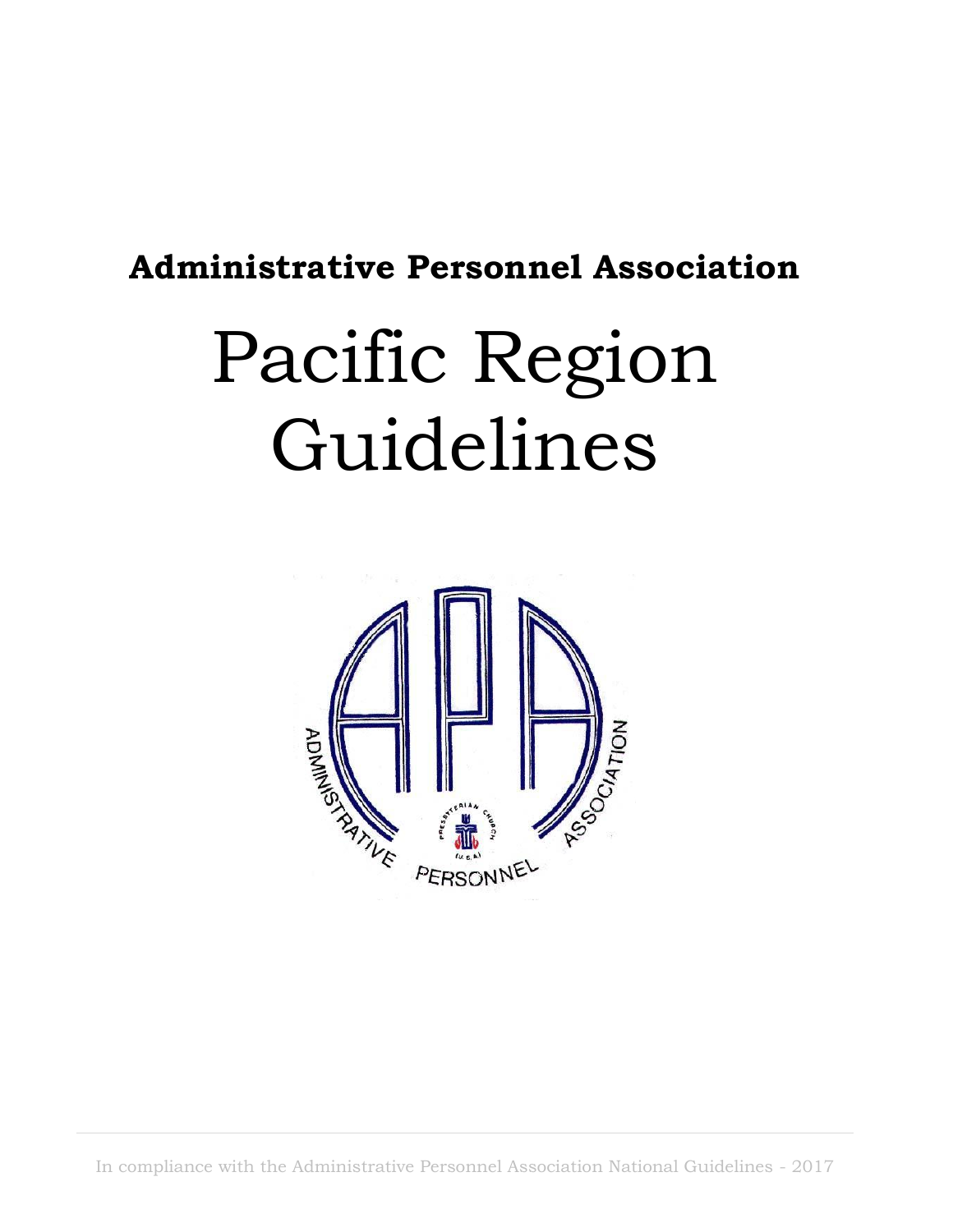## **Table of Contents**

| <b>MISSION STATEMENT</b>                                                                                                                                                                                                                               | <b>PAGE</b><br>1 |
|--------------------------------------------------------------------------------------------------------------------------------------------------------------------------------------------------------------------------------------------------------|------------------|
| <b>THE PURPOSE</b>                                                                                                                                                                                                                                     | 1                |
| TAX EXEMPT STATUS                                                                                                                                                                                                                                      | 1                |
| <b>EDUCATIONAL OPPORTUNITIES</b>                                                                                                                                                                                                                       | 1                |
| LIMITATION OF LIABILITY INDEMNIFICATION AND INSURANCE                                                                                                                                                                                                  | 1                |
| RELATIONSHIP TO THE PRESBYTERIAN CHURCH (U.S.A.)                                                                                                                                                                                                       | 1                |
| <b>BOOK OF ORDER MANDATE</b><br>G2.1101<br>G2.1102                                                                                                                                                                                                     | $\mathbf{2}$     |
| REGIONS OF THE ADMINISTRATIVE PERSONNEL ASSOCIATION                                                                                                                                                                                                    | $\mathbf{2}$     |
| STARTING A LOCAL ADMINISTRAVIE PERSONNEL ASSOCIATION CHAPTER                                                                                                                                                                                           | 3                |
| <b>FORMING A NEW REGION</b>                                                                                                                                                                                                                            | З                |
| <b>MERGING EXISTING REGIONS</b>                                                                                                                                                                                                                        | 4                |
| <b>INACTIVE REGION</b>                                                                                                                                                                                                                                 | 5                |
| <b>CONFERENCES AND SEMINARS</b><br><b>Combining Regional Conferences Information</b>                                                                                                                                                                   | 5                |
| STANDING COMMITTEES AND COUNCILS<br><b>Conference Planning Committee</b><br><b>Nominating Committee</b>                                                                                                                                                | 5                |
| REGIONAL OFFICER APPOINTMENT                                                                                                                                                                                                                           | 10               |
| <b>REMOVAL FROM OFFICE</b>                                                                                                                                                                                                                             | 10               |
| <b>SPECIAL COMMITTEES</b><br><b>Hospitality Committee</b><br><b>Scholarship Committee</b>                                                                                                                                                              | 10               |
| REGIONAL EXECUTIVE BOARD                                                                                                                                                                                                                               | 14               |
| <b>REGIONAL OFFICERS</b><br>President<br><b>President-Elect</b><br>Secretary<br><b>Treasurer</b><br><b>Council on Accreditations and Standards Chair</b><br><b>Council on Accreditations and Standards Vice-Chair</b><br><b>Membership Chair</b>       | 14               |
| <b>INSTALLATION OF OFFICERS</b><br>Service of Installation of Newly Elected Officers                                                                                                                                                                   | 24               |
| ADMINISTRATIVE PERSONNEL ASSOCIATION<br><b>Standards of Ethical Conduct</b><br><b>Group Email Policy</b><br><b>Honorary Corporate Chairperson</b><br>Council<br>Voting Procedures of the Organization<br><b>Amendments</b><br><b>Background Checks</b> | 25               |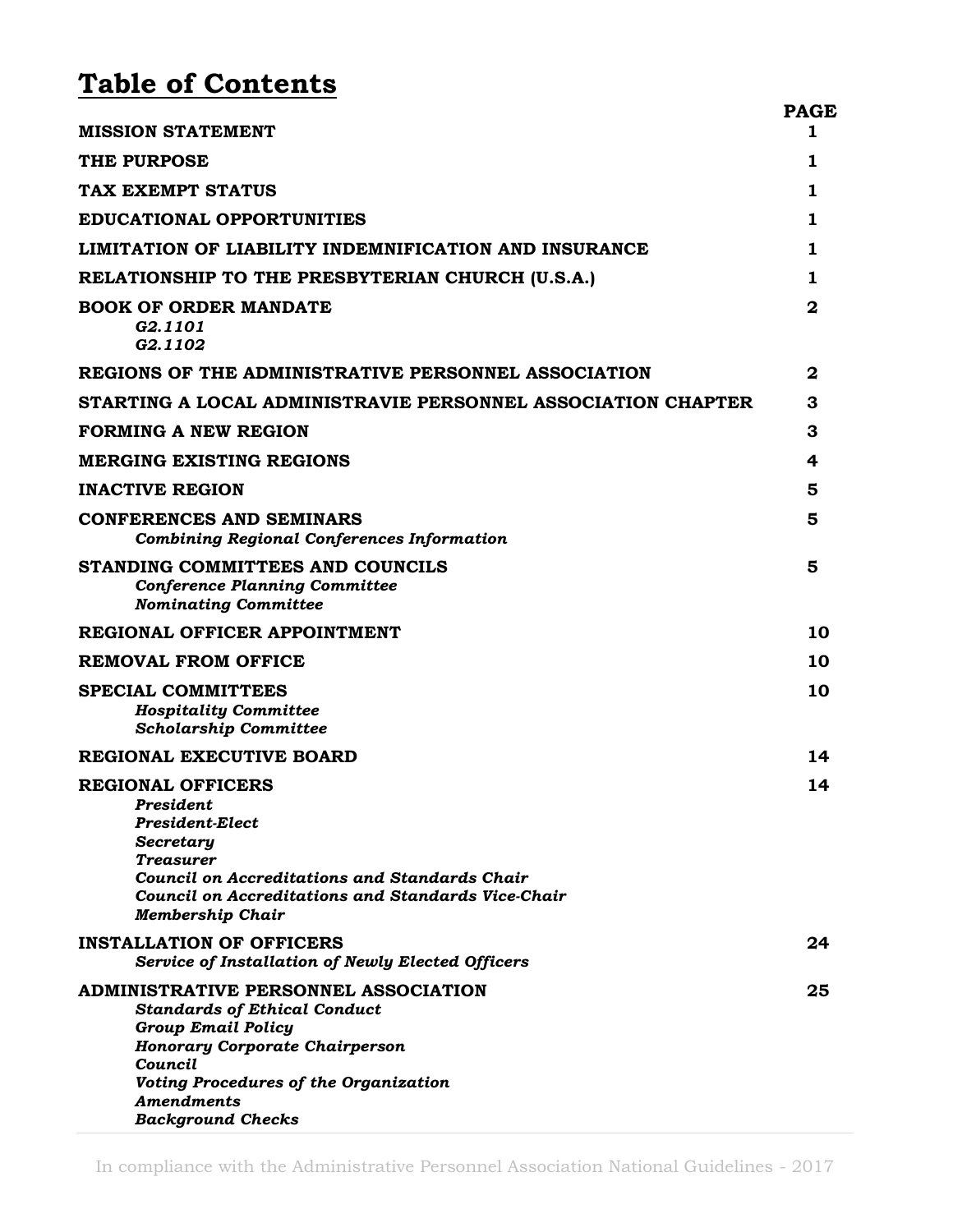#### **MISSION STATEMENT**

The mission of the Administrative Personnel Association aka (APA) is to offer opportunities for professional development and personal growth for those called by God to serve as support staff of the Presbyterian Church (U.S.A.). We accomplish this by providing continuing education events for certification and occasions for fellowship, worship, spiritual nurture and prayer at national and regional conferences as well as at seminary sponsored training events. (Adopted July 1999)

#### **THE PURPOSE**

To provide a supportive organization for promoting continuing education, individual growth, communication and fellowship for its members; to deepen and strengthen lives spiritually and professionally, and to work for the mission of the church universal.

#### **TAX EXEMPT STATUS**

Administrative Personnel Association Presbyterian Church (U.S.A), Inc. is a nonprofit Federal Tax-Exempt organization (EIN 56-2041183). All contributions to the Administrative Personnel Association or the Administrative Personnel Association-Pacific Region are tax deductible. Each region should apply for a tax-exempt status within each state of their region. Visit your state government website for information on tax exemption application.

#### **EDUCATIONAL OPPORTUNITIES**

Certification programs are offered annually at regional and national conferences and seminaries. These courses provide training in at least thirty (30) areas of expertise. The instructors for certification courses are:

Seminarians/Seminary Graduates Certified Christian Educators Those with expertise in specific business-related fields Level III certified Administrative Personnel Association members\*

\*Those not certified at Level III, may be approved on a case-by-case basis by both Regional Certification Chair and National Certification Chair that the person has expertise in this specific field.

#### **LIMITATION OF LIABILITY INDEMNIFICATION AND INSURANCE**

An officer of the Corporation shall not be personally liable for monetary damages for any action duties of their office and the breach or failure to perform constitutes self-dealing, willful misconduct or recklessness. The Corporation shall purchase and maintain insurance on behalf of each officer against any liability asserted against or incurred by such officer.

#### **RELATIONSHIP TO THE PRESBYTERIAN CHURCH (U.S.A.)**

Administrative Personnel Association is an association made up those who are serving, or who have served, in an administrative capacity in the Presbyterian Church (U.S.A.), the Reformed Church in America, or the Presbyterian Church in Canada. It is related to the Presbyterian Mission Agency (a joint office of the General Assembly Council and Office of the General Assembly).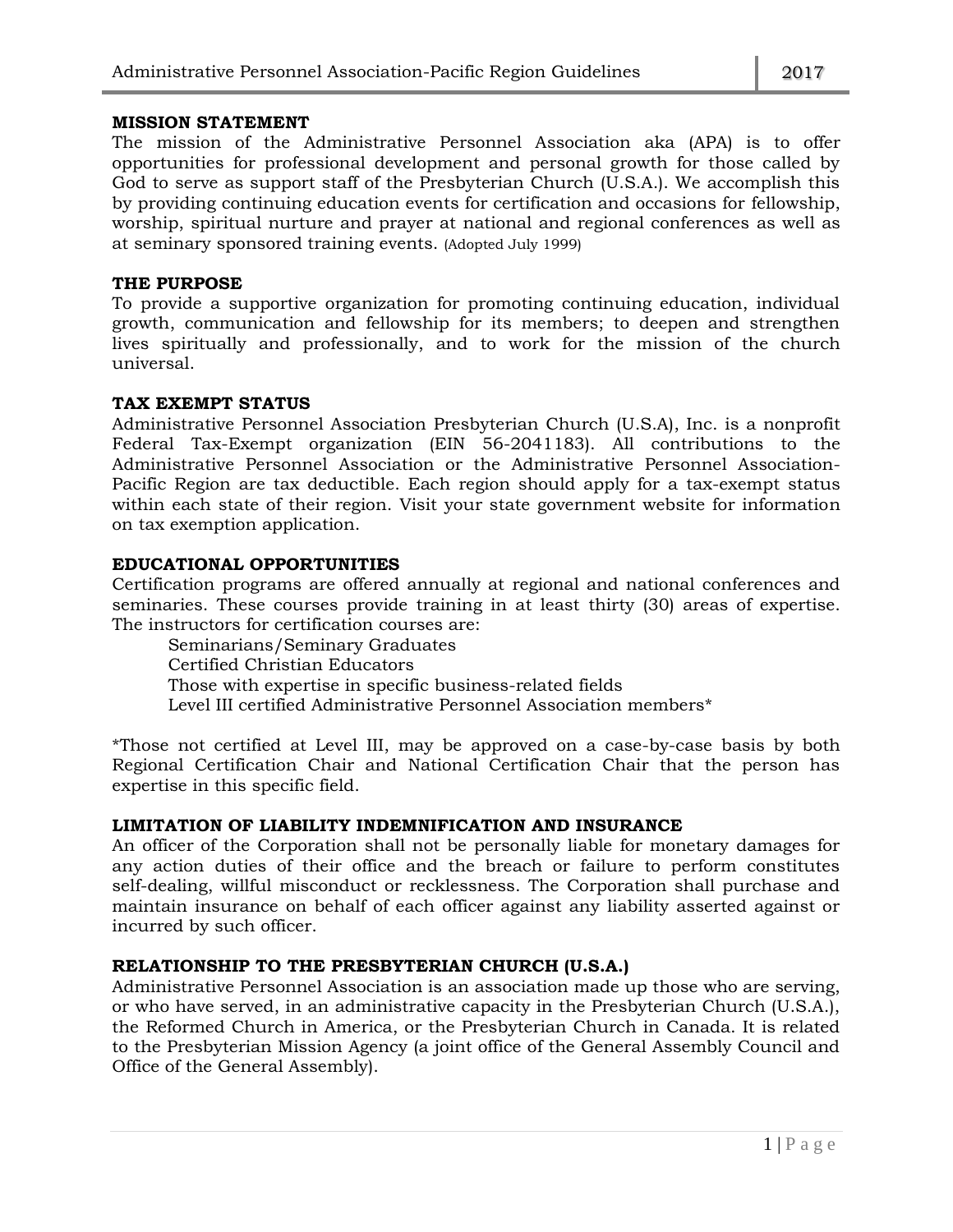#### **BOOK OF ORDER MANDATE**

#### *G2.1101*

#### Forms of Certified Church Service

Persons may be certified and called to service with congregations, councils, and church-related entities, serving in staff positions. These individuals endeavor to reflect their faith through their work and to strengthen the church through their dedication. They should be encouraged by the Session and Presbytery to meet, or to be prepared to meet, the certification requirements in a handbook provided by a national certifying body approved by the General Assembly. Names of those who have earned certification through a national certifying body shall be transmitted to the appropriate body of the General Assembly, which will forward them to the Stated Clerk of the presbyteries in which those persons labor.

#### *G2.1102*

Presbytery and Certified Church Service

The Presbytery shall encourage sessions to make continuing education funds and time available to those seeking certification, and shall affirm the skill and dedication of these certified persons by providing a service of recognition at the time of certification. The presbytery may grant the privilege of voice at all its meetings to persons in certified church service.

#### **REGIONS OF THE ADMINISTRATIVE PERSONNEL ASSOCIATION**

Regions of The Administrative Personnel Association are divided geographically into nine regions. All regions of the Administrative Personnel Association are governed by Bylaws and Manual of Operations and Committee Guidelines approved by the National organization.

The regions are as follows:

- **Florida**: State of Florida
- **Greater Midwest**: Illinois, Iowa, Kansas, Minnesota, Missouri and Wisconsin
- **Heartland**: Indiana, Kentucky, Michigan and Ohio
- **Mid-Atlantic**: Delaware, District of Columbia, Maryland, North Carolina, South Carolina, Virginia and West Virginia
- **Mid-South**: Alabama, Georgia, Mississippi and Tennessee
- **Northeast:** Connecticut, Maine, Massachusetts, New Hampshire, New Jersey, New York, Pennsylvania, Rhode Island and Vermont
- **Pacific**: Alaska, California, Hawaii, Nevada, Oregon and Washington
- **Rocky Mountain**: Colorado, Idaho, Montana, Nebraska, North Dakota, South Dakota, Utah and Wyoming
- **Southwest**: Arizona, Arkansas, Louisiana, New Mexico, Oklahoma and Texas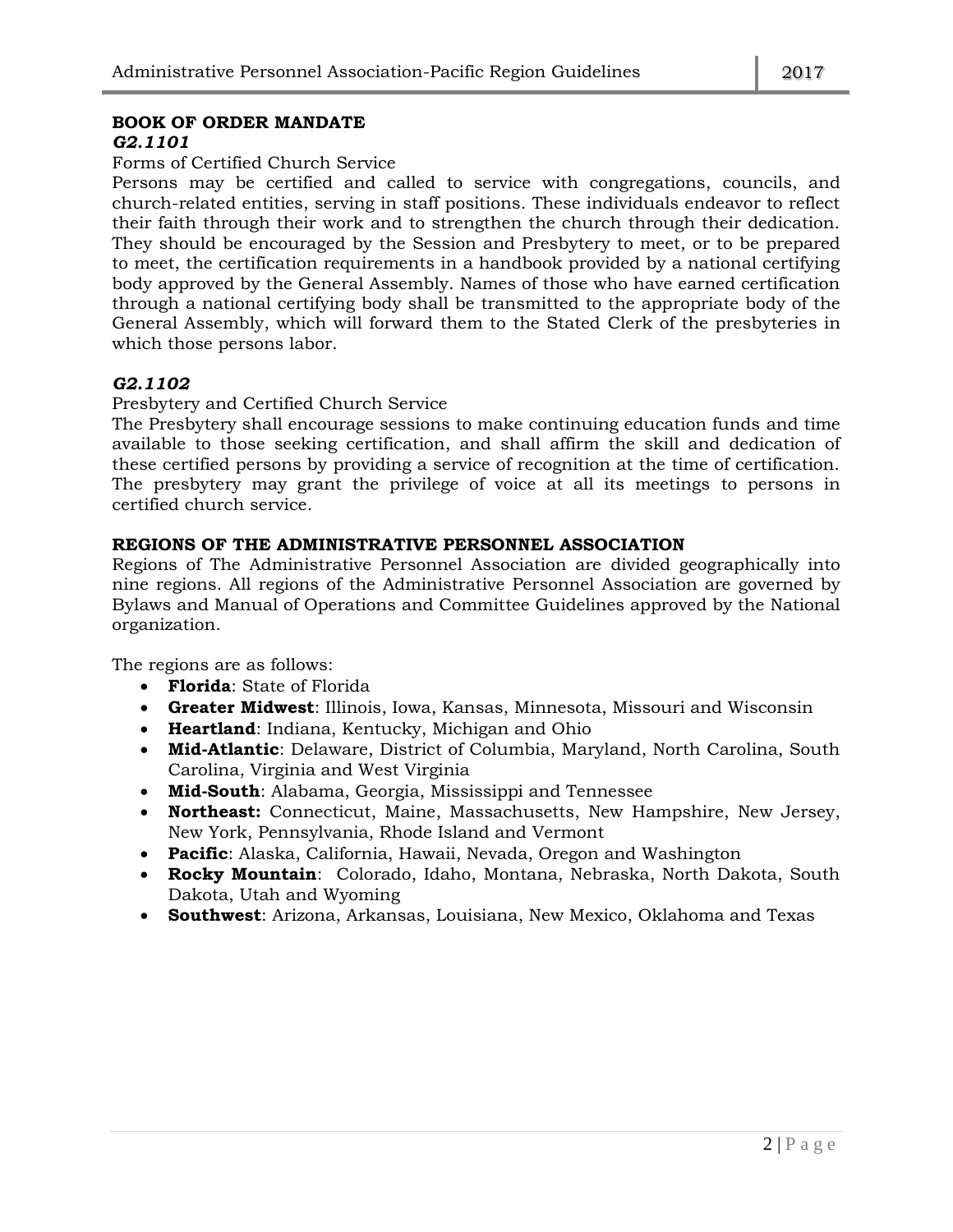#### **REGIONS OF THE ADMINISTRATIVE PERSONNEL ASSOCIATION (continued)**

In order for a region to maintain active membership, it must comply with the Manual of Operations and Bylaws and comply with the requirements set by the Council on Accreditation and Standards. Should a region fail to comply with the aforementioned, a written notification will be sent to the Regional President and Council outlining the area(s) of non-compliance, and the region will have thirty (30) days to come into compliance. Should the region not come into compliance, the Council may remove the region from the National organization. Should this occur, the individual members of the disbanded region may continue their membership and will be assigned to a region in close proximity of where they reside.

#### **STARTING A LOCAL ADMINISTRATIVE PERSONNEL ASSOCIATION CHAPTER**

- Invite the administrative assistants, secretaries, receptionists and other support staff members of churches in the local Presbytery (not just Administrative Personnel Association members) to a luncheon meeting. Advise that a speaker (such as a Presbytery Executive, a business professional or local safety expert) will address the group.
- Plan to speak to the assembled group about the benefits of the Administrative Personnel Association.
- Have copies of Administrative Personnel Association brochures, Bylaws and Manual of Operations and Committee Guidelines and flyers about regional and national conferences available.
- Once the need for a local chapter has been established, developing the program will ensue. Determine: frequency of meetings, the need for a mission statement, if continuing education classes are to be offered, etc.
- Review Bylaws and decide what officers will be needed to function as a group.

#### **FORMING A NEW REGION**

- A group of Administrative Personnel Association members meet and unanimously decide they wish to establish a new region.
- The group shall elect officers as outlined in the Manual of Operations and Bylaws.
- The group shall decide on a name for the new region.
- The President of the new region shall write a letter to the National President requesting the group become a new region.
- The National President will communicate with the Council to grant permission for the formation of the new region.
- The new region shall proceed with coordinating education events with the Council on Accreditations and Standards chairperson.
- The treasurer of the new region will open a bank account under the name of Administrative Personnel Association the Presbyterian Church (U.S.A) with Administrative Personnel Association's non-profit status to maintain the finances of the region.
- When a new region is formed, annual membership dues (if paid by member) for the previous calendar year [if not paid by another region] shall be paid to the new region.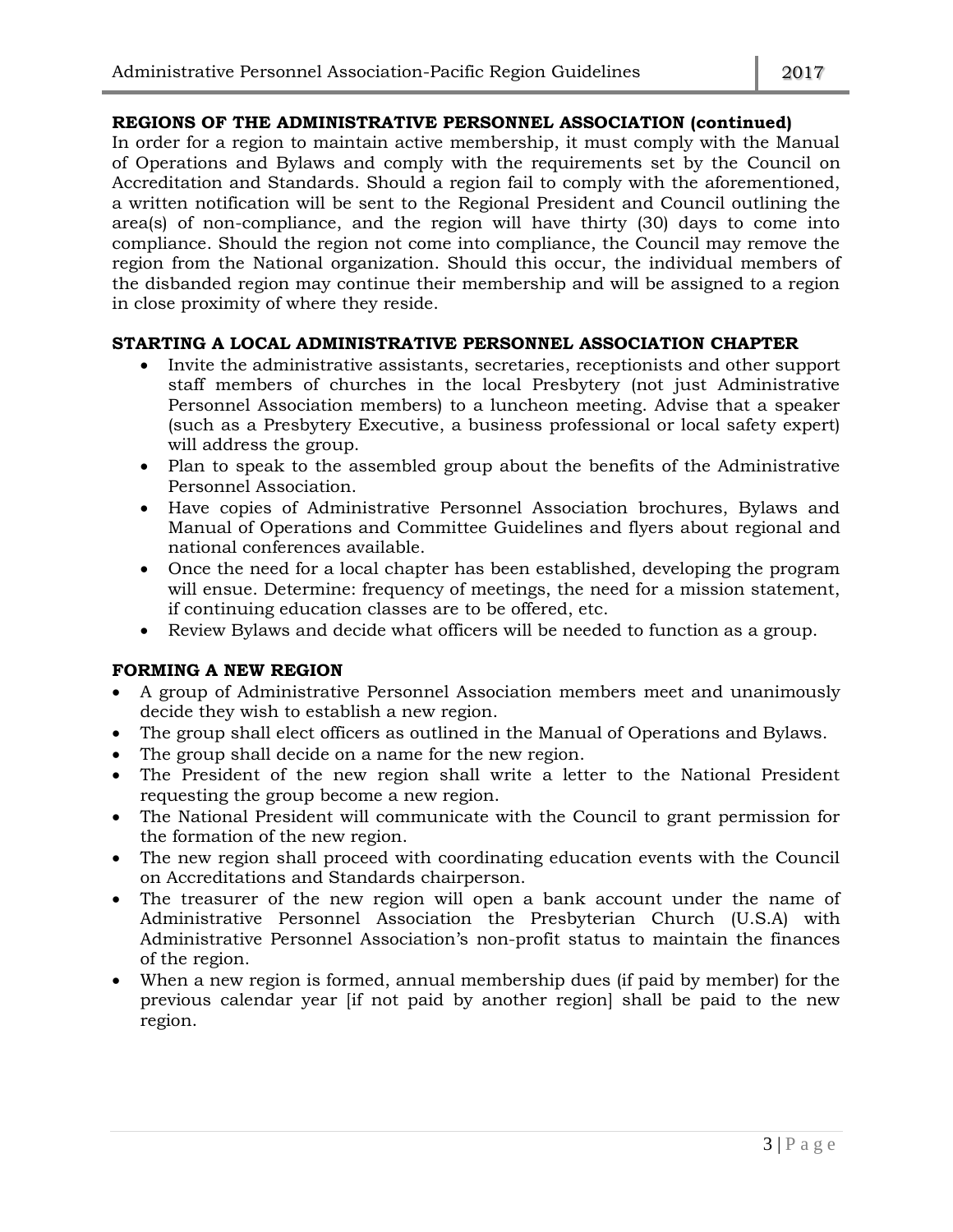#### **MERGING EXISTING REGIONS**

In the event that a region can no longer comply with the Bylaws of this organization, the highest ranking regional officer should immediately contact the National President seeking guidance or to request a merge. The National Executive Board will discuss and determine the most appropriate region and effective date for the merge with approval from the Council. When two active regions merge, the existing funds will be merged and a suitable name for the new region will be selected by the two merging regions. At no time does a region have the authority to decline/accept the merger/incoming members. Council decisions are made in the interest of the organization and its members as a whole.

In the event it becomes necessary for the two regions to merge, this process should be followed:

- The Regional Executive Committee of the region requesting a merger should schedule a meeting either electronically, by conference call or face-to-face to discuss and vote on the future of the region/merge.
- If the decision of the vote is to merge with another region, then this action should be communicated by the President to the regional members immediately. (Within five (5) days of that meeting.)
- The President, or highest ranking officer, sends a letter to the National President within ten days of the meeting date requesting that the region merge with another. Letter is to include copies of the regional meeting minutes and financials.
- The National Executive Board will meet either electronically, by conference call or face-to-face and determine the most appropriate region for the merge.
- The Executive Board decision will be made with the interest of Administrative Personnel Association and its members as a whole. At no time does a region have the authority to accept/decline the merger. If either region has concerns about the process, they are to express those concerns to the National President.
- The recommendation will be brought forth by the National Executive Board to the Council for electronic vote.
- The National President will send a letter to both Regional Presidents within five (5) days of the completion of the voting to inform them of the merge. Once the merge is finalized, the Executive Committee of the region requesting the merge is null and void upon the merger. However, all members are eligible to hold office at the next regularly scheduled regional conference of the newly formed region.
- Each Regional President is responsible for communicating the decision to their membership.
- Funds from the dissolved region will be forwarded to the new region.
- The National President will announce the merge electronically to include the new region's name.

#### **INACTIVE REGION**

In the event that a region should become "inactive," the dues of the members of that region will be restricted for the "inactive" region for a period of three years. After that time, the funds will revert back to the general fund of Administrative Personnel Association. The region must request that they be placed on the "inactive" status.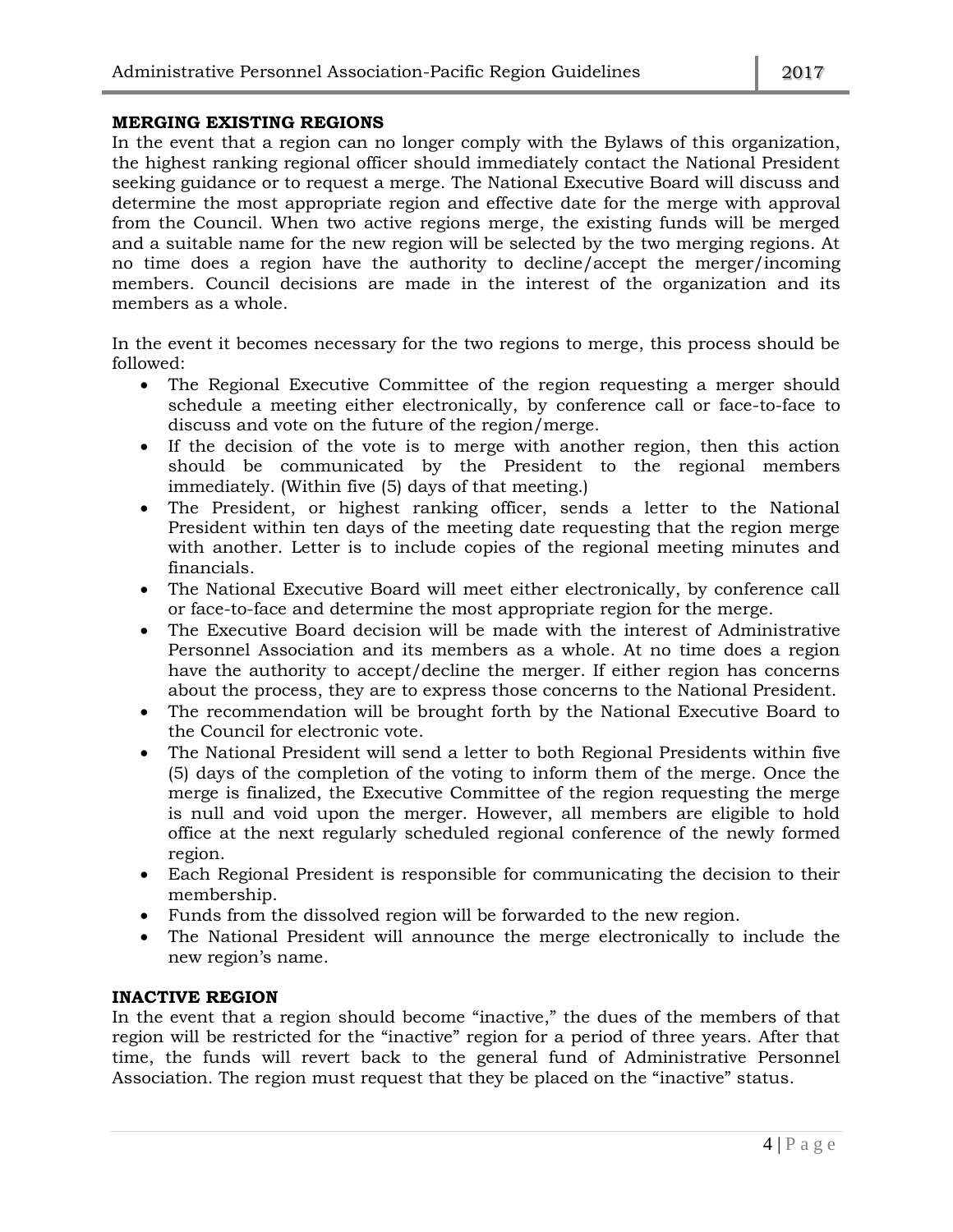#### **CONFERENCES AND SEMINARS**

- Each region may host only one conference per year.
- Seminars may be held by the regions and be of one or two days in length.
- Seminars may be sponsored by Regions, Seminaries, Presbyteries, General Assembly or the Board of Pensions.
- All seminars must be approved by the Council on Accreditations and Standards chairperson.
- Each region may apply for tax exempt status.

#### *Combining Regional Conferences Information*

The following guidelines are recommended to facilitate regions in combining conferences. The National Executive Board will be notified ninety (90) days prior to the regional conference with the following information:

- Will follow the Conference Planning Guidelines.
- Planning Committee Members it is suggested that this will be divided and that each region have equal representation with co-chairs from each region and planning members accordingly.
- Present an estimated budget.
- Determine which region will be responsible for the collection and disbursement of all monies.
- Determine how profits will be divided.
- Determine how expenses will be covered.
- Determine where the planning meetings will take place.
- Determine alternative leadership possibilities should an emergency occur prior to the conference.

#### **STANDING COMMITTEES AND COUNCILS**

The chairperson, who will moderate the committee and council meetings, will be appointed by the Regional President.

Conference calls and/or email meetings throughout the year are encouraged. Each region is required to write their own committee descriptions and maintain those descriptions within their own Regional Administrative Personnel Association Guidelines. Regions are allowed to combine no more than two (2) committees if leadership is not available to fill the requirements.

Other Standing or Special Committees may be appointed by the President as deemed necessary to carry on the work of the organization.

The following constitutes the Regional Committees of the Pacific Region:

- Conference Planning Committee
- Nominating Committee
- Scholarship Committee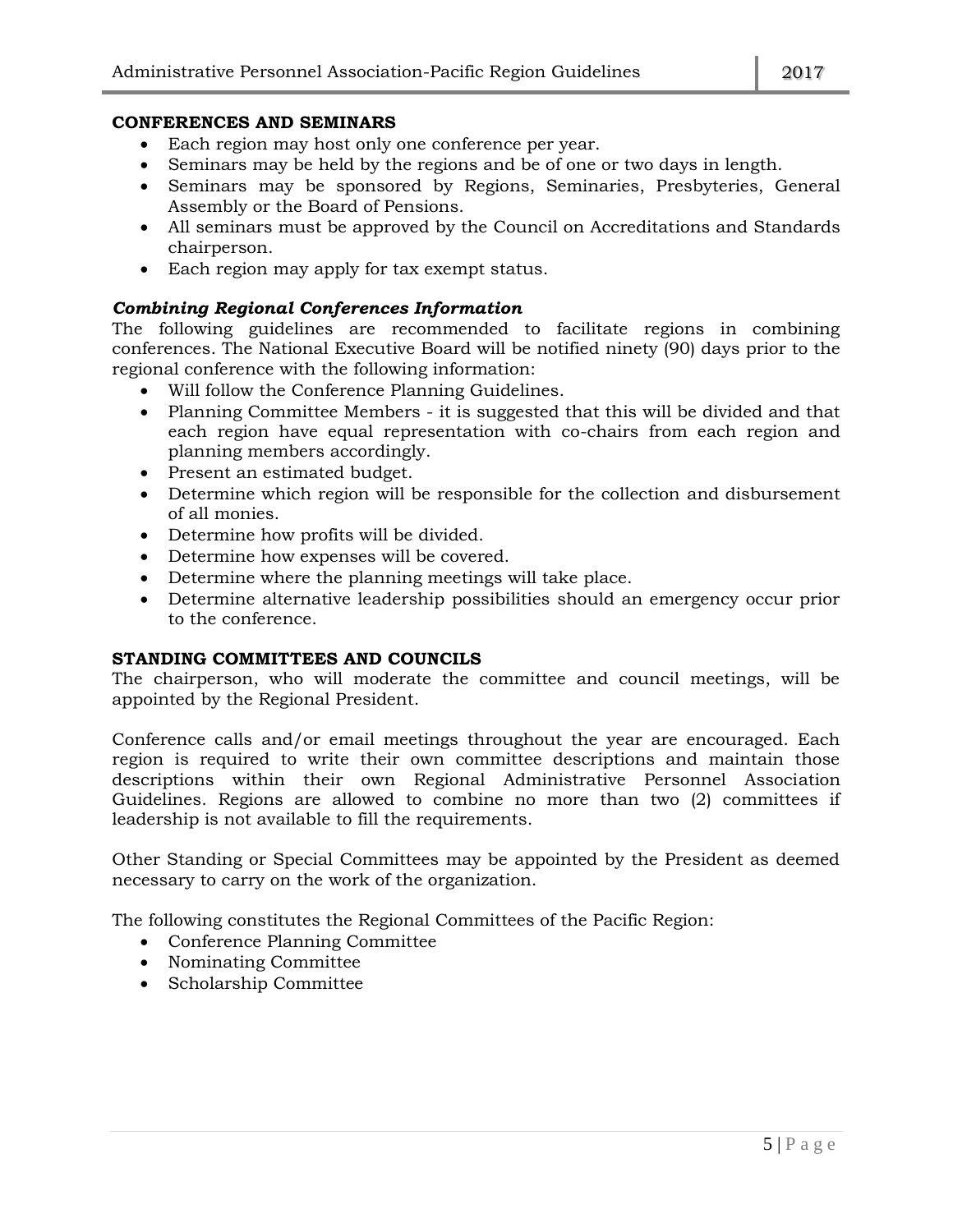#### **Conference Planning Committee**

The Regional Conference Planning Committee shall be comprised of the Pacific Region Executive Board:

- President
- President-Elect
- Secretary
- Treasurer
- Council on Accreditation and Standards Chair
- Council on Accreditation and Standards, Vice Chair
- Membership, Chair
- Hospitality, Chair

The Pacific Region Conference runs from arrival on Thursday afternoon with departure on Sunday morning. Arrival on Wednesday can be an option if all board members are able to attend. Additional charges will apply.

#### *Committee Responsibilities*

- Responsible for the planning and organizing of the regional conference.
- Maintain consistency in conference planning.
- Confirm conference location and dates.
- Determine classes to be offered at the conference.
- Seek out instructors.
- Create the conference schedule
- Assign lodging for attendees.
- Determine meeting rooms/location for the Executive Board Meeting, Business Meeting, worship service, and fellowship events.
- Distribute conference information.
- Create *Registration Packets*.

#### *Distribution of Information*

- Create a *Save the Date* brochure, to be completed by January of the conference year. Send to the National Communications Committee for approval. After approval send out to the National and Regional membership, regional churches, advertise on the National and Regional website, and Facebook page.
- Create the regional conference *Registration Form*, to be completed by March and sent out by April 1 of the conference year. Send to the National Communications Committee for approval. After approval send out to the National and Regional membership, regional churches, post on the National and Regional website, and Facebook page.
- Create an *Information Packet* for all attendees.
- Distribute evaluation forms to conference attendees, forms to be filled out before the end of the conference.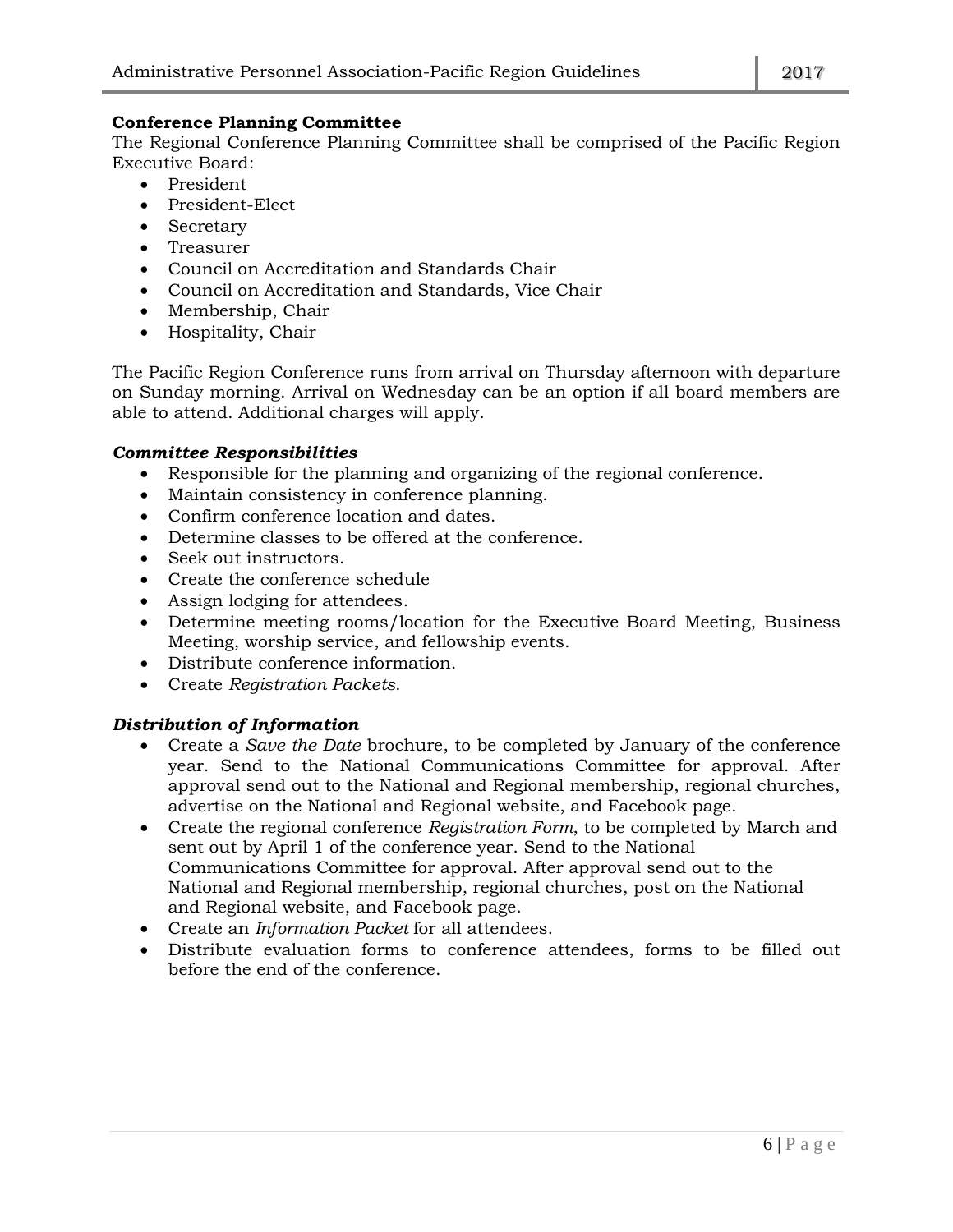#### *Instructors/Classes*

The Board of Pensions supports the Administrative Personnel Association by providing educational programs. Contact the local Board of Pension regional representative about teaching a class pertinent to their field.

- There should be no less than six (6) classes offered.
- Core classes for all levels must be offered.
- Instructors will be provided sleeping accommodations and meals. Honorarium for instructors maybe offered if funding is available (\$100 for a 2.5 hour).
- Class instructors, are to be given the course description and length of time of the class.
- A reminder letter is to be sent four (4) months prior to the conference. At this time, request a biography, photograph and their audio and visual needs for the classroom.
- Once registrations are complete, arrange to have a class roster sent to each instructor.

#### *Meetings/Events*

- At least one special activity may be planned for the conference attendees.
- The Executive Board Meeting will be prior to the start of the conference.
- The Business Meetings can be held either Friday or Saturday night, before the end of the conference.
- Committee meetings will be determined by the chairs of the committee and its members.
- Conduct Installation of newly elected officers.
- Present certification awards.

#### *Conference Location*

#### **Zephyr Point Presbyterian Conference Center**

- The President-Elect will sign the contract by the end of the regional conference.
- Keep written records of the conference location contract and conference details (i.e. number of participants, number of hotel rooms, catering needs, and transportation logistics).
- State tax on conference location and food is exempt by state certificate issued to APA in that state. If APA does not have a tax exempt certificate in that state, apply for tax exemption in that state.

If the Pacific Region Conference needs to relocate the regional conference, the Executive Board will:

- Prepare a *Request for Proposal* and send to at least three (3) locations for conference location possibilities.
- Negotiate with the locations offering the best price, based on the numbers from the last conference. A contract should be negotiated which includes room rates, meals, meeting rooms, classrooms, equipment supplied, etc.
- The President will sign the contract by February or at minimum one year prior to the conference.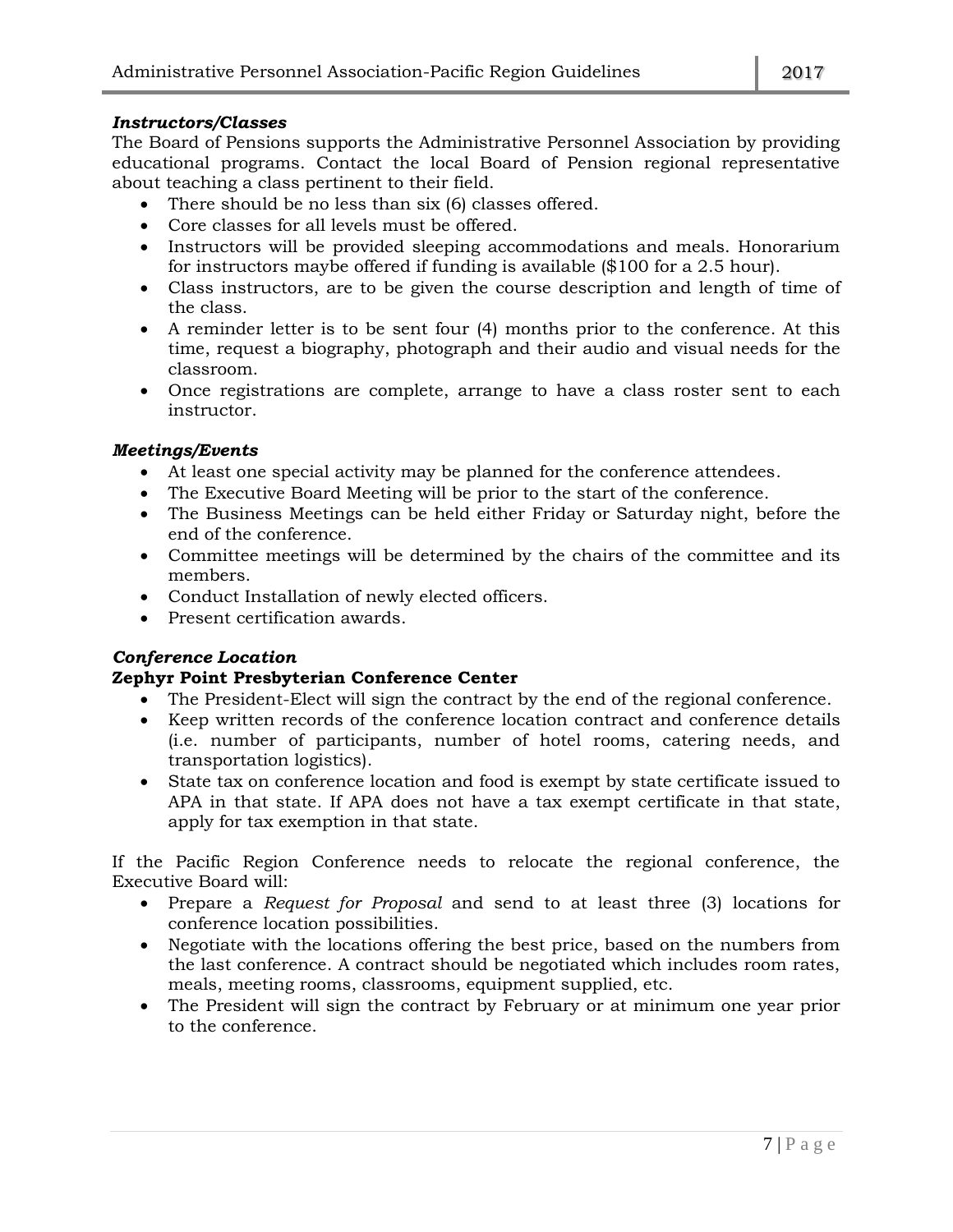#### *Registration*

- All completed conference registrations will be sent to the Regional Treasurer.
- The Regional Treasurer will provide a copy of each registration form to the Conference Planning Committee.
- An email confirmation letter shall be sent to each attendee registered indicating payment was received, classes and activities scheduled.

#### *Registration Packet*

- Cover page
- APA brochure
- Business Agenda
- Business Minutes (prior year)
- Conference Evaluation Form
- Executive Board Contact Information
- Hospitality Events
- Mission Focus
- National Conference information (advertisement/flyer)
- Updated Regional Conference schedule
- Zephyr Point Information

#### *Conference Policy*

- Members of the committee are not excluded from paying conference and registration fees.
- Guests will be allowed to attend the Pacific Region conference social events, worship service, and classes if over the age of 10.
- Attendees who choose to stay at another location other than where the conference is being held or only attending a specific class will be charged a conference fee of \$100.00, a \$5.00 scholarship donation, and \$165.00 for the cost of meals.

#### **Nominating Committee**

#### *Terms of Chair*

The Regional President-Elect will serve as Nominating Committee chair.

#### *Terms of Committee Members*

- Members of the committee will be Four (4) at-large members, elected by Pacific Region members with the approval of the Regional President.
- Serve a Two (2) year term.
- Committee members will have voice but no vote at Regional Executive Meetings.
- Elections will be held during the Regional Annual Business Meeting.
- Committee members will take office at the conclusion of the Regional Conference.
- Eligible for renewal but cannot exceed serving Four (4) years consecutively.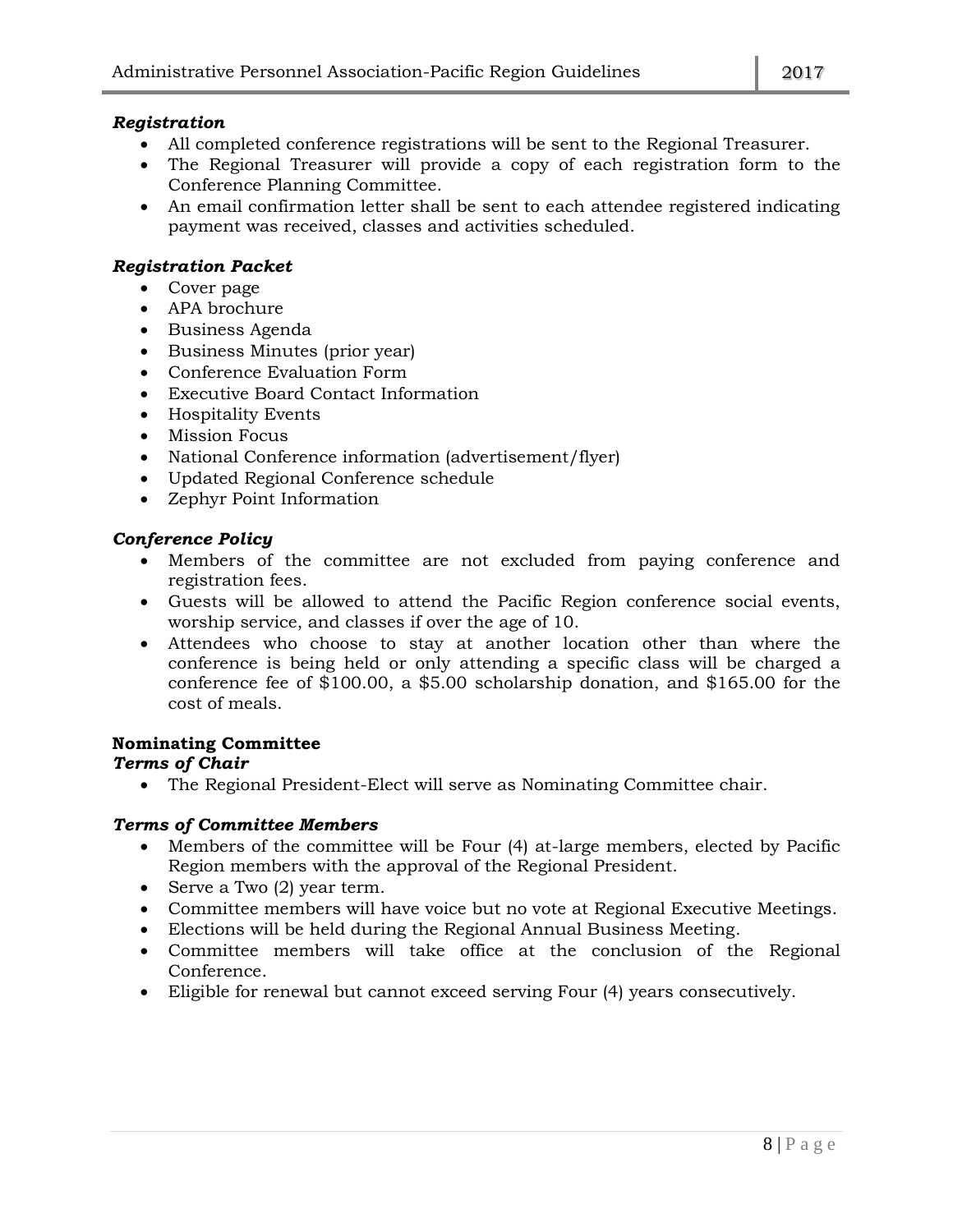#### **Nominating Committee (continued)** *Committee Responsibilities*

- Advertise nominations that are to be filled and receive applications.
- Meet throughout the year (electronically when able) about possible candidates to be nominated as officers.
- Prior to the regional conference the committee will select one nominee per vacancy.
- Prior to the regional conference the committee will send out the name of each nominee and provide biographical information and a statement of faith to the Pacific Region APA members.
- The committee will fill any vacancies occurring during the year with said candidate acting as interim, until a formal election may be held.
- The committee is responsible for filling the following positions:
	- $\triangleright$  President (even years)
	- President-Elect (even years)
	- $\triangleright$  Secretary (odd years)
	- > Treasurer (odd years)
- The committee may recommend members to the Regional President for the following appointed positions:
	- $\triangleright$  Hospitality, (2 year term)
	- $\triangleright$  Membership (odd years)
	- Council on Accreditation and Standards Vice-Chair (CASVC) in consultation with the CAS Chair (odd years)
- The nominating process is contained within the National APA Guidelines.

#### *Nominating Procedures*

#### **April**:

- 1. The process begins for vacancies.
- 2. Send to the membership explaining the process and encouraging members to apply.
- 3. Any members of the Pacific Region can be a candidate for any open position or the member may put their own name in for consideration. Membership dues must be current.
- 4. Position description information will be included in a message for each vacancy along with a *Candidate Recommendation Form*.
- 5. If a member recommends someone other than themselves, they must have permission from the candidate. The candidate recommendation form will be available on the website for interested parties to complete and submit to the Nominating Committee Chair. All completed forms should be due to the Nominating Committee Chair no later than May 1.
- 6. Anyone seeking a second term (Secretary/Treasurer) must also complete the form for processing.
- 7. The Nominating Committee will contact all recommended candidates following the posted deadline to see if they would like to continue the nomination process by completing an *Officer Application*, providing a photo, faith statement, and bibliography by June 1.
- 8. The Chair will then compile all information received and share this information with the committee electronically for discussion.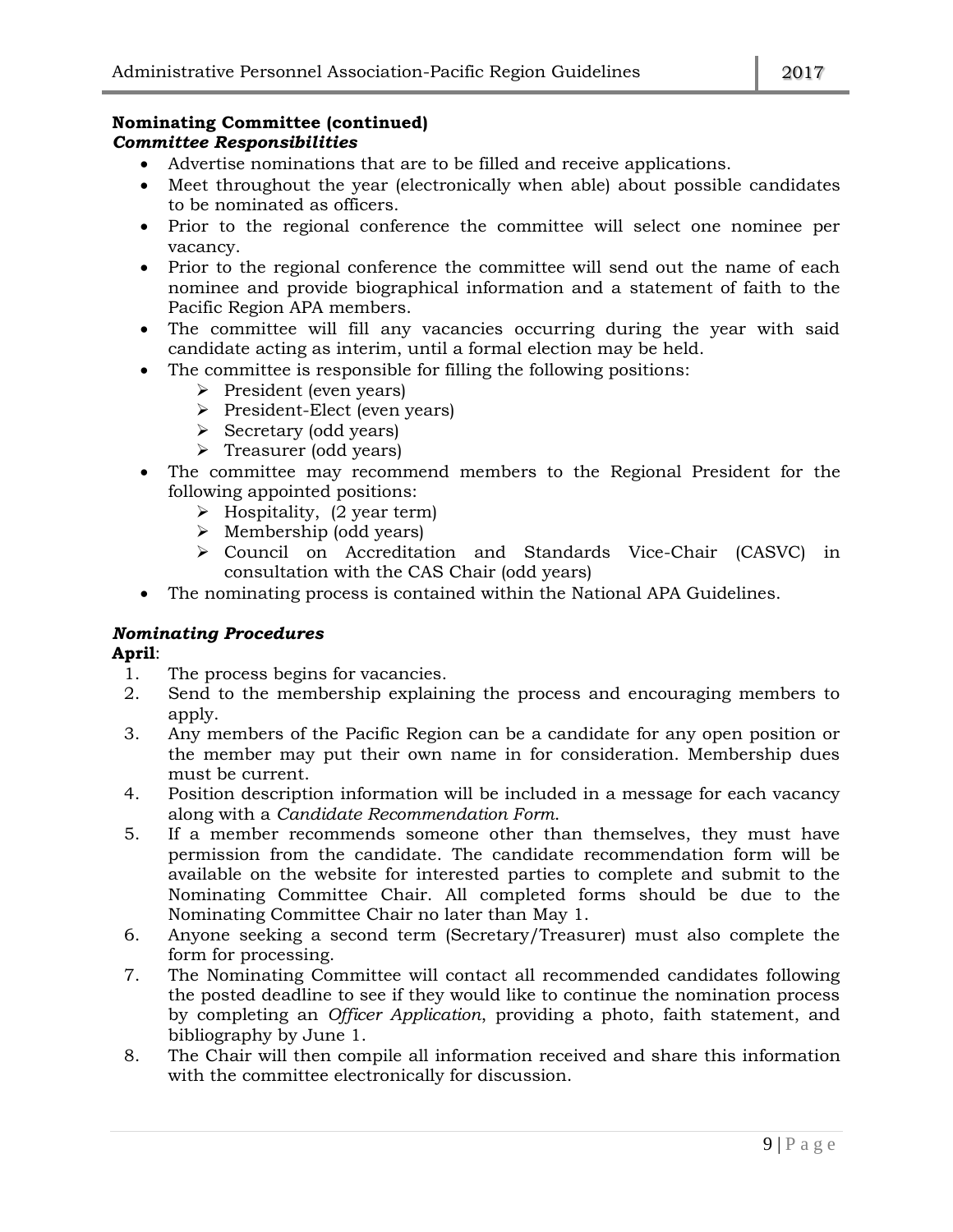#### **Nominating Committee (continued)** *Nominating Procedures*

#### **May**:

- 1. The Chair will call for a committee vote electronically.
- 2. The Chair will notify the committee of the result of the vote; including the number of votes each candidate received.
- 3. The committee must have the slate prepared.

#### **June:**

- 1. A final vote will be taken by the committee if needed.
- 2. The nominee to be presented at the regional conference for election shall be notified no later 3 months of the regional conference. Those candidates who were not selected will be notified by letter at this time.

*Note:* The Nominating Committee reserves the right to interview each candidate faceto-face when there is more than one candidate, a nomination from the floor, or the committee feels there is a need for the interview.

#### **REGIONAL OFFICER APPOINTMENT**

When an officer of a region is no longer an Administrative Personnel Association member, and when a Regional Nominating Committee does not exist, the National Executive Board will appoint a slate of interim officers in the region until the Regional Conference is held. During the next Regional Business Meeting, the National Executive Board will present the slate of interim regional officers to the region's members for their approval.

#### **REMOVAL FROM OFFICE**

If after six (6) months of unsuccessful guidance and documentation, said person has not fulfilled their duties, the person will be notified of the neglect of responsibility by letter from the highest ranking office (if it is the President, or the immediate past President will write the letter), with 2/3 approval of the National Council asking the person to address the issues and make improvements. After thirty (30) days, if improvements have not taken place, the person will be notified that they will be replaced.

The National Executive Board must be notified of the procedure immediately. If after six (6) months, the region is unsuccessful in correcting the situation, the National Executive Board has the right to step in and handle the situation accordingly.

#### **SPECIAL COMMITTEES**

Special Committees may be appointed by the President as deemed necessary to carry on the work of the APA Pacific Region.

The following constitutes the Pacific Region Special Committees of the Regional organization:

Hospitality Committee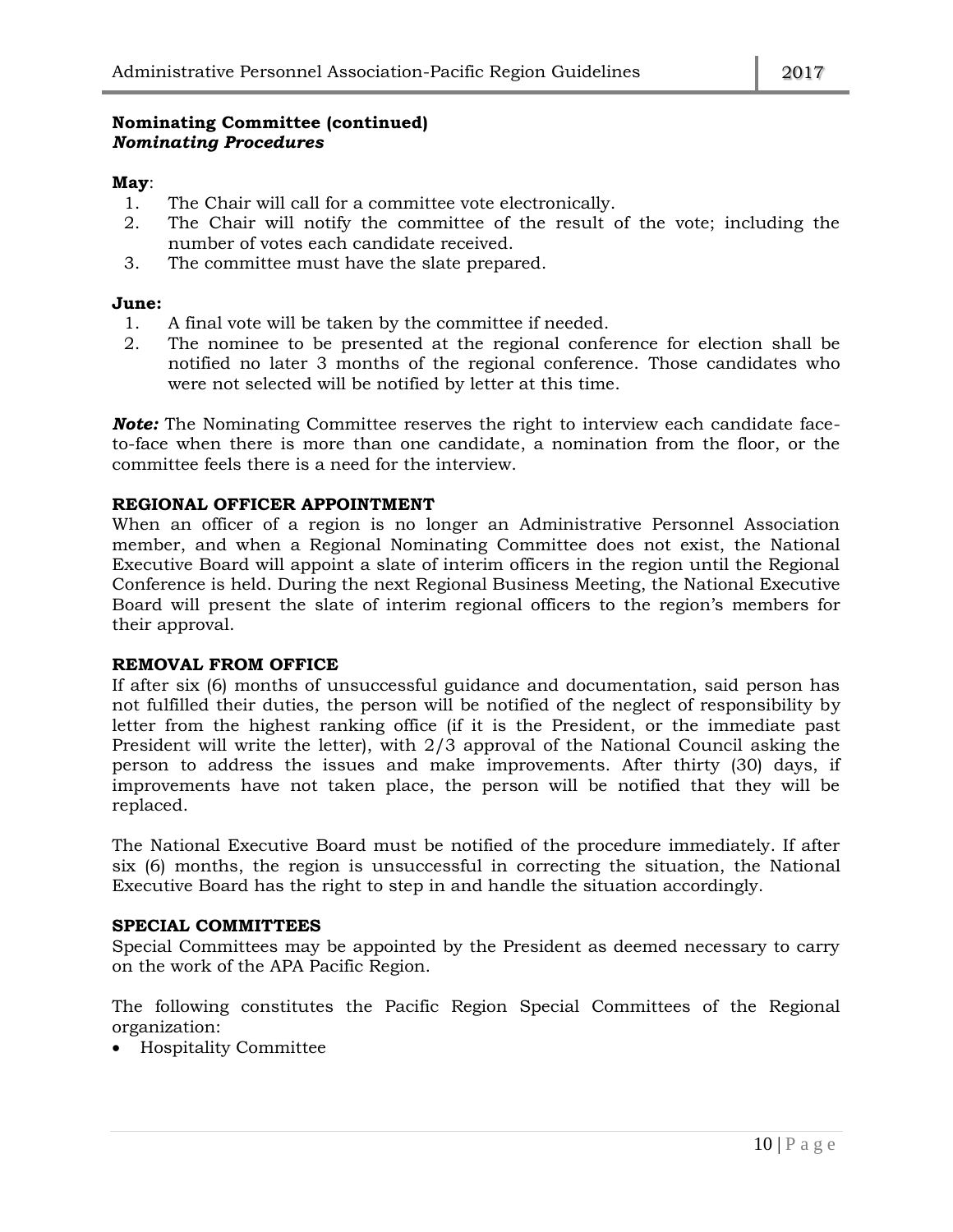#### **Hospitality Committee**

#### *Terms of Chair*

- Appointed by the Regional President.
- Serve a Two (2) year term.
- Will serve on the Regional Executive Board.
- Will serve on the Regional Conference Planning Committee.
- Eligible for renewal but cannot exceed serving Four (4) years consecutively.

#### *Terms of Committee Members*

- Members of the committee will be appointed by the Hospitality Chair, with the approval of the Regional Executive Board.
- Committee members will have voice but no vote at Regional Executive Meetings.
- Committee members will take office at the conclusion of the Regional Conference.

#### *Committee Duties*

- Be accountable to the Administrative Personnel Association through the Regional Executive Board.
- The duties of the Hospitality Committee shall be developed into a position description by the Regional Executive Board.
- Responsible for recruiting committee members.
- Communicate with the Regional Treasurer about Hospitality budget.
- Organization of conference meals not provided by the conference location.
- Plan/Organize events for fellowship times.
- Plan snacks and refreshments for breaks between classes.
- Create signs throughout the facility directing the conference attendees to meals, meetings and classes.
- Responsible for distributing information about hospitality related activities to attendees (one) 1 month prior to the Regional Conference.
- Responsible for purchasing and replenishing supplies.
- Responsible for supplying decorations.
- If prizes are to be given to attendees, the Hospitality Committee is responsible for obtaining the items.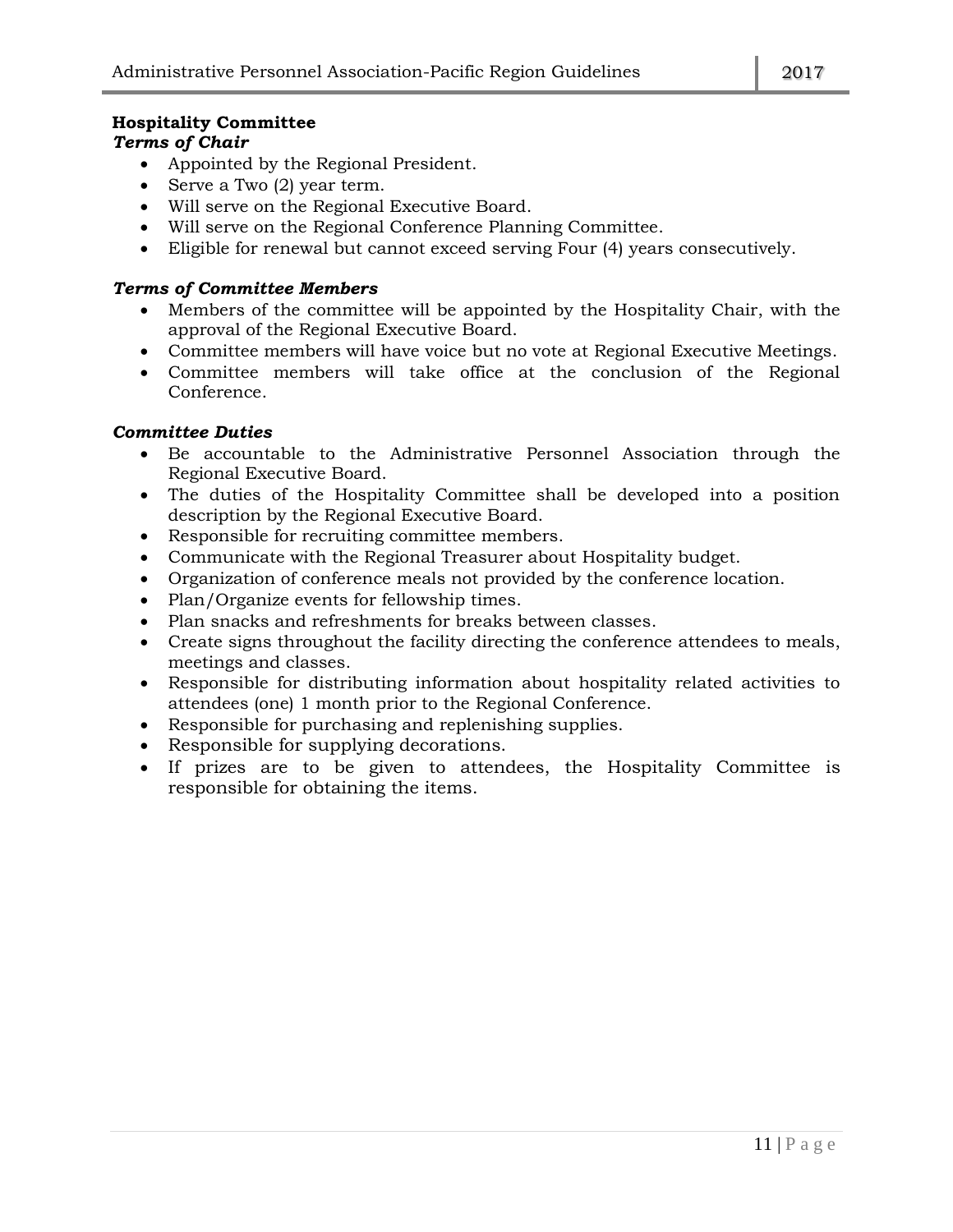#### **Scholarship Committee**

#### *Terms of Chair*

- Regional Treasurer will serve as Scholarship Committee Chair.
- Review annually with the Regional Executive Board:
	- $\checkmark$  Current Scholarships
	- $\checkmark$  Scholarship policies, procedures, and forms

#### *Terms of Committee Members*

- Members of the committee will be Two (2) at-large members, appointed by the Regional Treasurer with the approval of the Regional Executive Board.
- Committee members will have voice but no vote at Regional Executive Meetings.
- Serve a Two (2) year term. Eligible for renewal but cannot exceed serving Four (4) years consecutively.

#### *Committee Duties*

- Be accountable to the Administrative Personnel Association through the Regional Executive Board.
- The duties of the Scholarship Committee shall be developed into a position description by the Regional Executive Board.
- Responsible for monitoring and approving scholarship requests in a timely manner.
- Be responsible for soliciting funds for scholarships that the Pacific Region offers to its members.
- Be responsible for promoting scholarships.
- Create, review, maintain and follow scholarship policies, procedures and applications.

#### *Committee Procedures*

- 1. The committee chair will receive the scholarship application.
- 2. The committee chair will email the scholarship applications to the committee.
- 3. The committee will send the applicant verification:
	- That the application has been received
	- A time frame of when they will hear back from the scholarship committee.
- 4. The committee will review scholarship applications.
- 5. Inform the scholarship applicant of approval or denial of scholarship.
- 6. Explain to the applicant of how the scholarship will be received.
- 7. Update the Regional Executive Board of scholarship applicants and its status.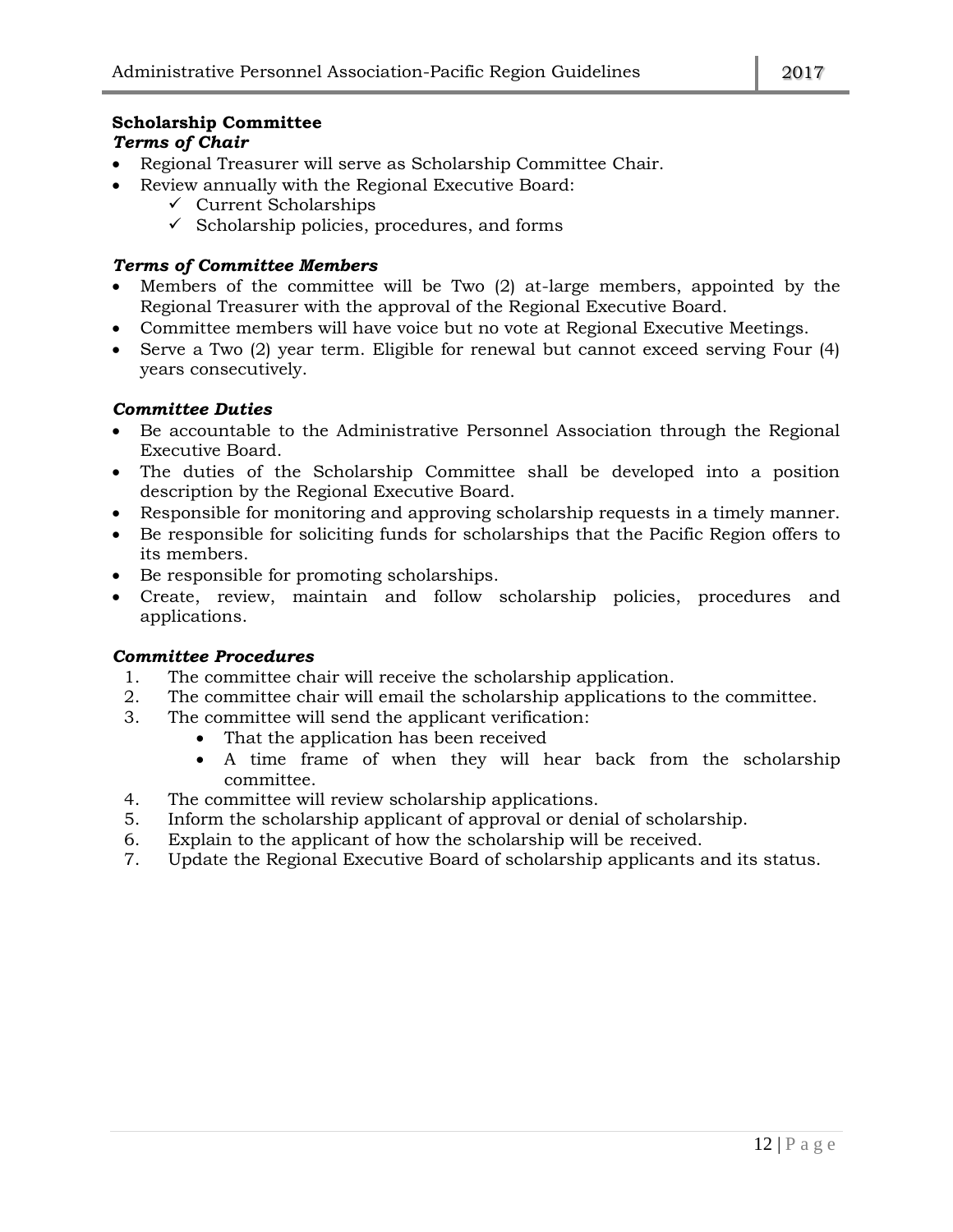#### **Scholarship Committee (continued)**

#### **Pacific Region Scholarship Policy**

The Pacific Region Scholarship is for APA Pacific Region members to assist with the cost of attending an APA Regional Conference or APA Event.

#### *Pacific Region* **Scholarship** *Details:*

- Applicant must be current on APA membership dues.
- Applicant must be employed by a church or governing body of the Presbyterian Church (U.S.A).
- Applicant must currently be working towards or maintaining an APA certification.
- Applicant receiving assistance from their employers that covers one-half or more of the conference or event expenses will be eligible for the lesser award.
- The amount of the grant awarded will be contingent on the amount available in the Scholarship Fund (\$75-\$100).
- A Pacific Region Scholarship Application submitted in the calendar year subsequent to having received an award will be reduced by 50%; and in the year following two consecutive awards, the member's application will be denied.
- The deadline is at least 60 days prior to the conference or event which you plan to attend.

#### **Nevada Presbytery Scholarship Policy**

Scholarships are for the support staff of the Administrative Personnel Association, Pacific Region member churches that are in good standing within their Presbytery.

#### **Nevada Presbytery Scholarship Details:**

#### **First Year New Members to the Administrative Personnel Association:**

- The Presbytery of Nevada will consider scholarships to the First Year Membership fees in the Administrative Personnel Association.
- The Presbytery of Nevada will consider scholarships to the Conference Registration fee for the APA Pacific Regional Conference in the year of the grant request.
- Sponsoring church must sign a covenant that they are supportive of their support staff member and will provide matching funds or more to cover travel expenses.

#### **Second Year Renewing Members:**

- Sponsoring churches must sign a covenant that they are supportive of their support staff member and will provide matching funds or more to cover travel expenses.
- The Presbytery of Nevada will consider scholarships according to the following schedule:

#### **Churches with 100 or fewer members:**

Eligibility for the second year of the APA membership dues and 100% of the Pacific Regional Conference fees.

#### **Churches with 101-200 members:**

Eligibility for the second year APA membership fees and 50% of the Pacific Regional Conference fees.

Sponsoring churches pay 50% of the Pacific Regional Conference fees.

#### **Churches with 201-500 members:**

Eligibility for the second year APA membership fees and 25% of the Pacific Regional Conference fees.

Sponsoring churches pay 75% of the Pacific Regional Conference fees.

#### **Churches with 501 + members:**

Eligibility for the second year APA membership fees.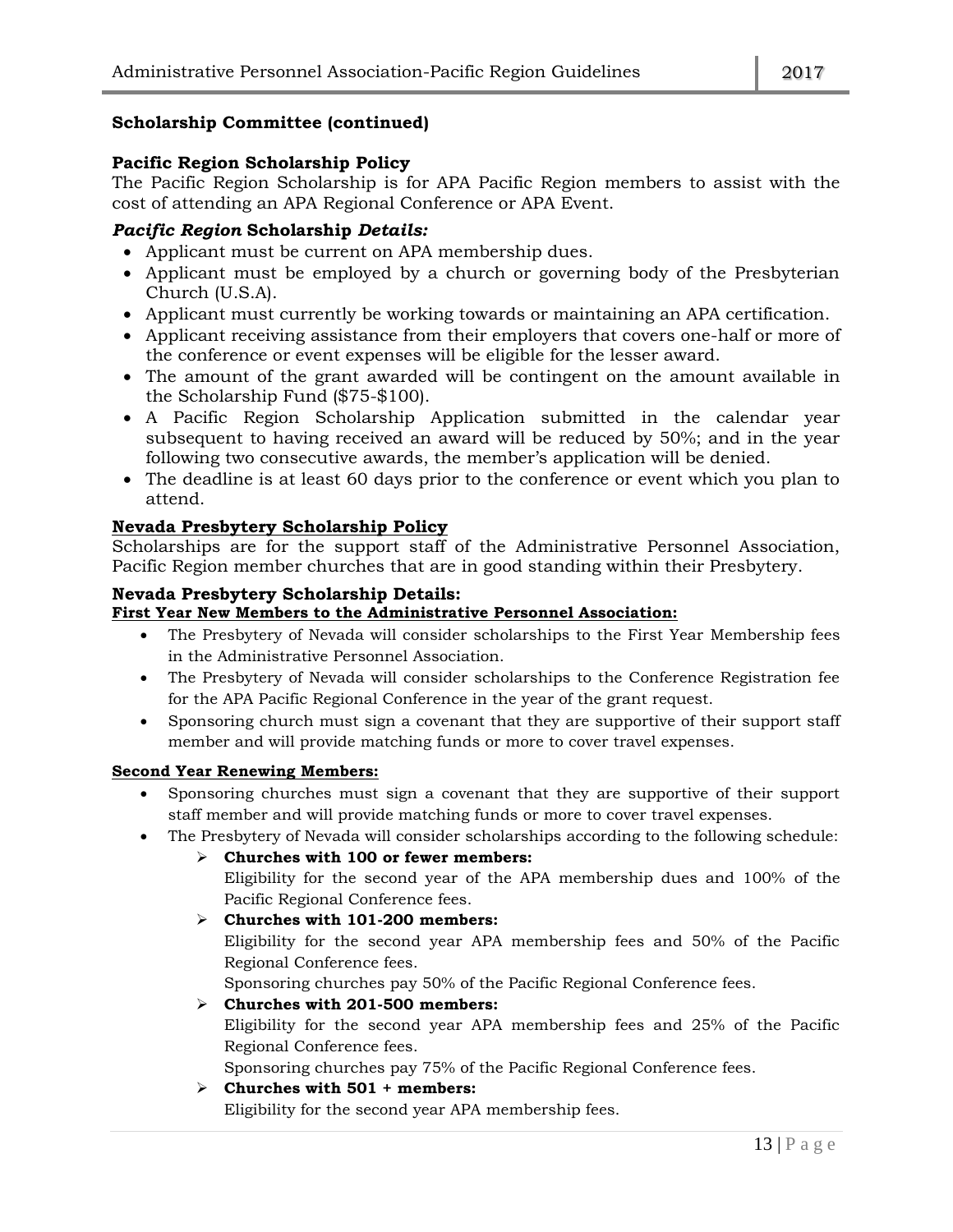#### **REGIONAL EXECUTIVE BOARD**

Chair – Regional President

The Regional Executive Board shall be composed of the following: President, Treasurer, Secretary, President-Elect, Council on Accreditation and Standards Chair, Membership Chair and Hospitality Chair.

#### **REGIONAL OFFICERS**

Regional Officers of the association shall be: President, President-Elect, Treasurer, and Secretary. Members can serve in only one elected officer position.

#### **President**

#### *Terms of Office*

- Elected in Even years.
- The office of Regional President is a Four (4) year term.
	- First and Second year: *President-Elect*
	- Third and Fourth year: *President*
- The President shall not be reelected to a second (2nd) term unless they have been vacant from the position for Two (2) years.

#### *National Duties*

- If provided and in attendance at the National Conference, the Regional President will attend the officer training program.
- Will be a member of the Council, the National Nominating Committee and may serve as a member of one other National Committee.
- Will prepare the Annual Report posted on the Administrative Personnel Association website and send to the National President electronically for disbursement prior to the National Conference.
- Will abide by the National Administrative Personnel Association Policy and Procedures Manual.
- Will comply with the National Administrative Personnel Association Standard Ethical Conduct Policy.

#### *Regional Duties*

- Be accountable to the Administrative Personnel Association through the Regional Executive Board.
- The duties of the Regional President shall be developed into a position description by the Regional Executive Board.
- Communicate with the Regional Executive Board.
- Serve on the Regional Conference Planning Committee.
- Will be reimbursed from the Regional treasury, funds permitting, to attend the annual meeting where the National Business meeting will be conducted.
- Preside at the Regional Annual Conference and Business Meeting or any electronic meetings of the Regional Executive Board.
- Maintain a list of current officers and committees and will disseminate to the Regional Executive Board and National Officers within thirty (30) days of the Regional Business meeting or after any changes occur.
- Serve as ex-officio member of all regional committees except the Regional Nominating Committee.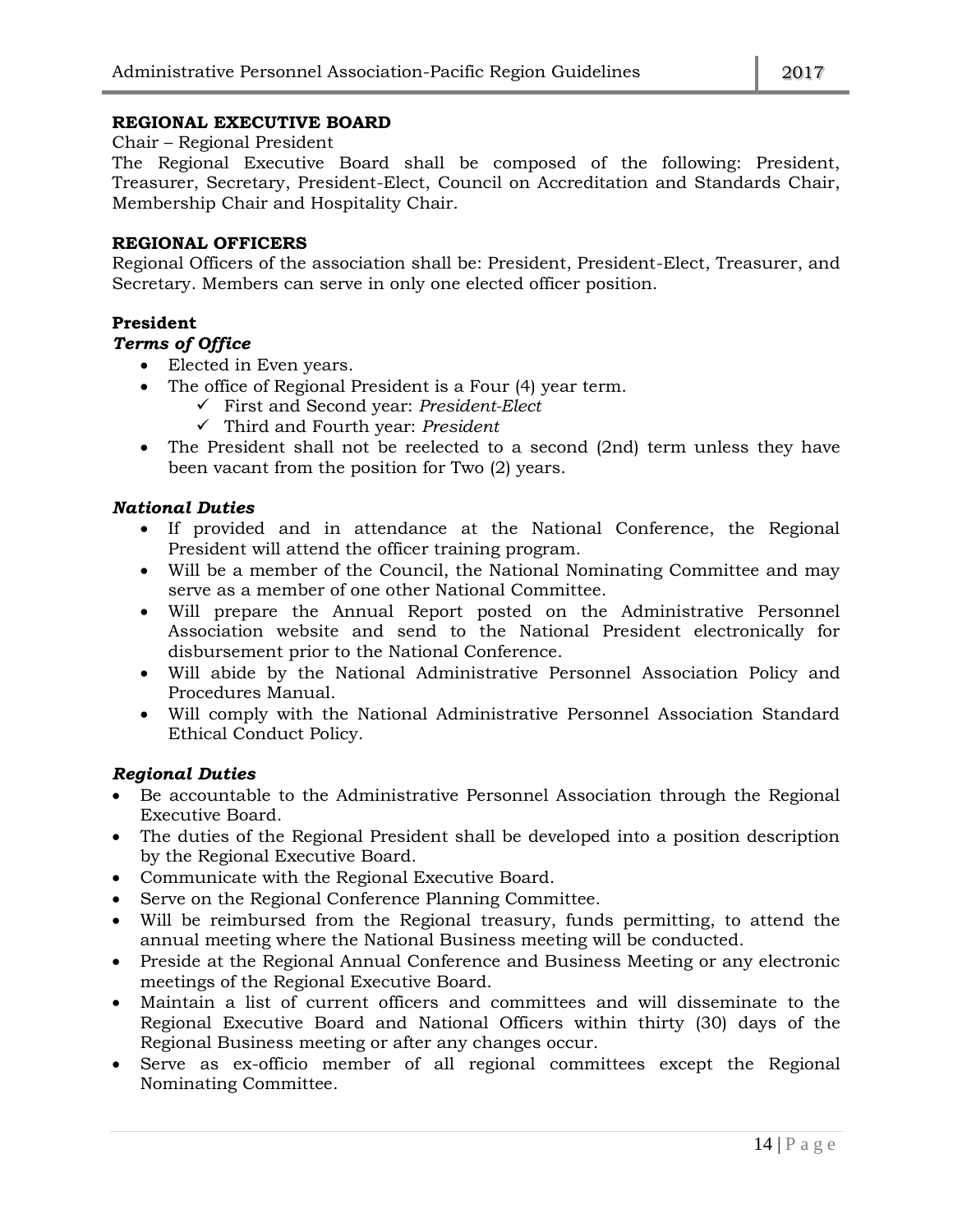#### **President (continued)** *Regional Duties*

- May appoint a parliamentarian as needed for the Annual Regional Business Meeting.
- Appoint a Council on Accreditation and Standards chair and a Membership chair in the even years.
- Appoint committee chairpersons, upon beginning term of office and when a vacancy occurs within thirty (30) days of vacancy.
	- Will be available to promote the organization whenever and wherever possible.
	- Will reside within the boundaries of the region.
	- Maintain a three-ring binder which would include a minimum of the following plus all other reports:
		- Executive Committee List including all appointed chairs.
		- $\triangleright$  Minutes of the past two (2) year's meetings; agenda for all such meetings.
		- $\triangleright$  A copy of the last two (2) year's Financial Statements and Reports.
		- A current copy of the Manual of Operations to include updated APA Guidelines and the Bylaws and a copy of the hotel contract from the previous year.

*This notebook will be passed on to the next elected President. All changes and corrections will be made prior to handing over the notebook. The notebook is to be given to the newly elected President within Thirty (30) days of installation.*

 Ensure that all rules, regulations, trusts and provisions applicable to all funds of the region and their administration and all policies adopted by the Executive Board comply. If there are no Regional Guidelines available then the National Administrative Personnel Association Guidelines will be referenced where applicable.

#### *It is recommended that the President of the Organization:*

- Create a common purpose that will mobilize people and coordinate efforts to build trust among the Executive Board as well as the membership.
- Create a strong, resilient organization
- Guide the energy of the organization inspiring leadership to contribute with their minds and heart to move the organization forward regionally.
- Promote constant innovation.
- Cultivate an appreciation of people's difference and create a culture of mutual respect.
- Pay close attention to people's talents and strengths to foster and grow the organization's committee structure.
- Encourage independent, challenging thinking.
- Facilitate a high level of ethics; making decisions on deep-stated principles.
- Foster a sense of "Community" with mutual commitment and a high level of performance within committees and the membership.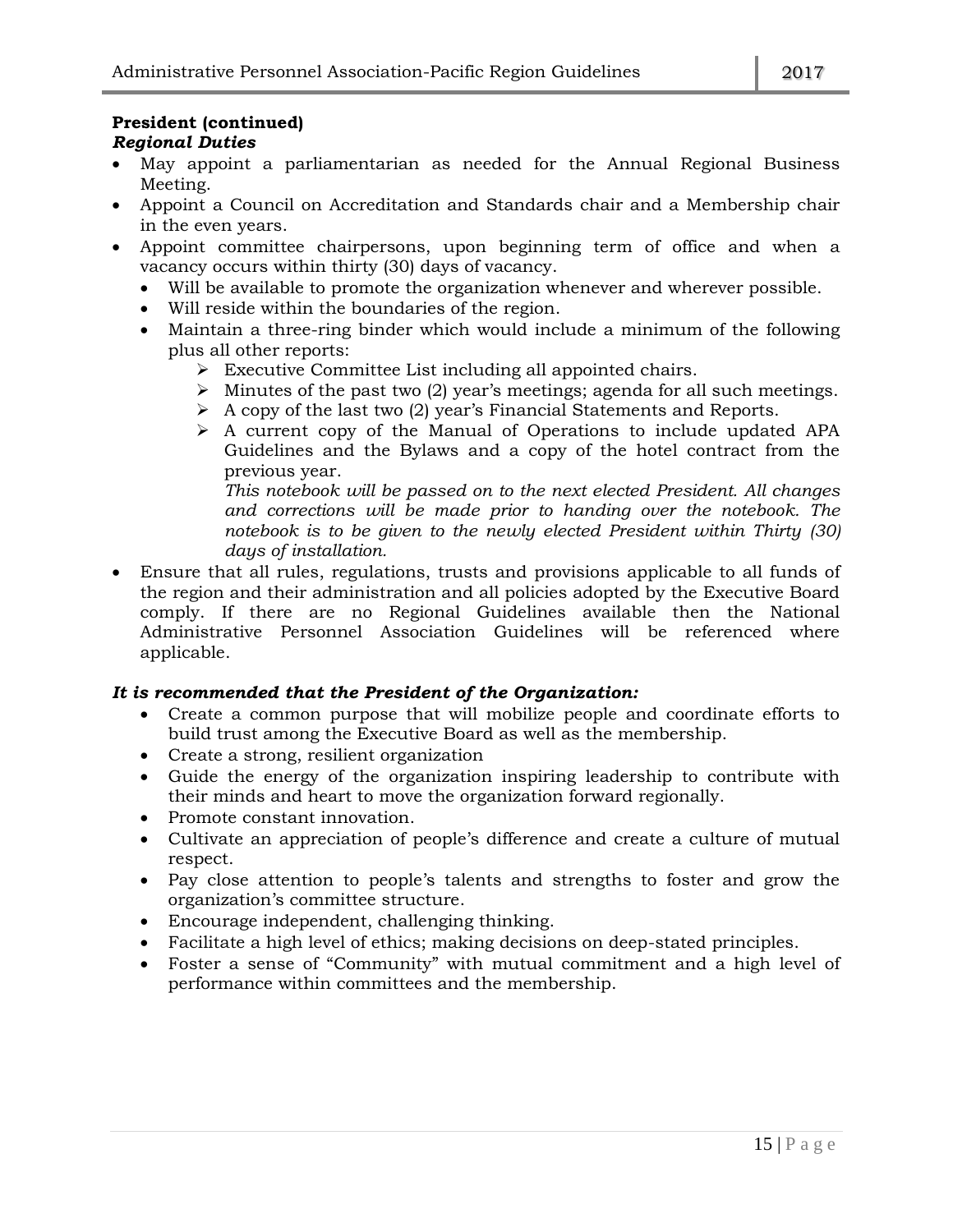#### **President-Elect** *Terms of Office*

- Elected in Even years.
- The office of Regional President-Elect is a Four (4) year term.
	- First and Second year *President-Elect*
	- Third and Fourth year *President*

#### *National Duties*

- If provided and in attendance at the National Conference, the Regional President-Elect will attend the officer training program.
- Will abide by the National Administrative Personnel Association Policy and Procedures Manual.
- Will comply with the Administrative Personnel Association Standard Ethical Conduct Policy.

#### *Regional Duties*

- The President-Elect shall be accountable to the Administrative Personnel Association through the Regional Executive Board.
- The duties of the President-Elect shall be developed into a position description by the Regional Executive Board.
- Serve on the Regional Conference Planning Committee.
- Serve as Chair on the Regional Nominating Committee.
- Secures a conference request form from Zephyr for following year's conference.
- Keep written records of the conference location contract and conference details. Provide a copy of the contract to the Regional President.
- Will serve when the President is unable to serve.
	- *If a vacancy occurs in the office of PRESIDENT, the PRESIDENT-ELECT shall become PRESIDENT for the unfulfilled term. The unexpired term shall constitute one term if the time left in the unexpired term is three years or more. As a result the PRESIDENT-ELECT position will automatically become vacated, the Executive Board will appoint an Interim until the position can be filled at the next annual Business Meeting.*
- Will perform the additional duties as outlined in the Regional Administrative Personnel Association Guidelines. If there are no regional guidelines available then the National Administrative Personnel Association Guidelines will be referenced where applicable.

#### **Secretary**

#### *Terms of Office*

- Elected Odd years
- Serve a Two (2) year term
- Shall be eligible for a second (2nd) term but can serve no more than Four (4) consecutive years in the same elected position.
- In order to be eligible to serve again as the Secretary, this person must have been vacant from the positon for at least one (1) year.
- If provided and in attendance at the National Conference, the Regional Secretary will attend the officer training program.
- Will maintain, store and preserve any and all documents as requested by the Council.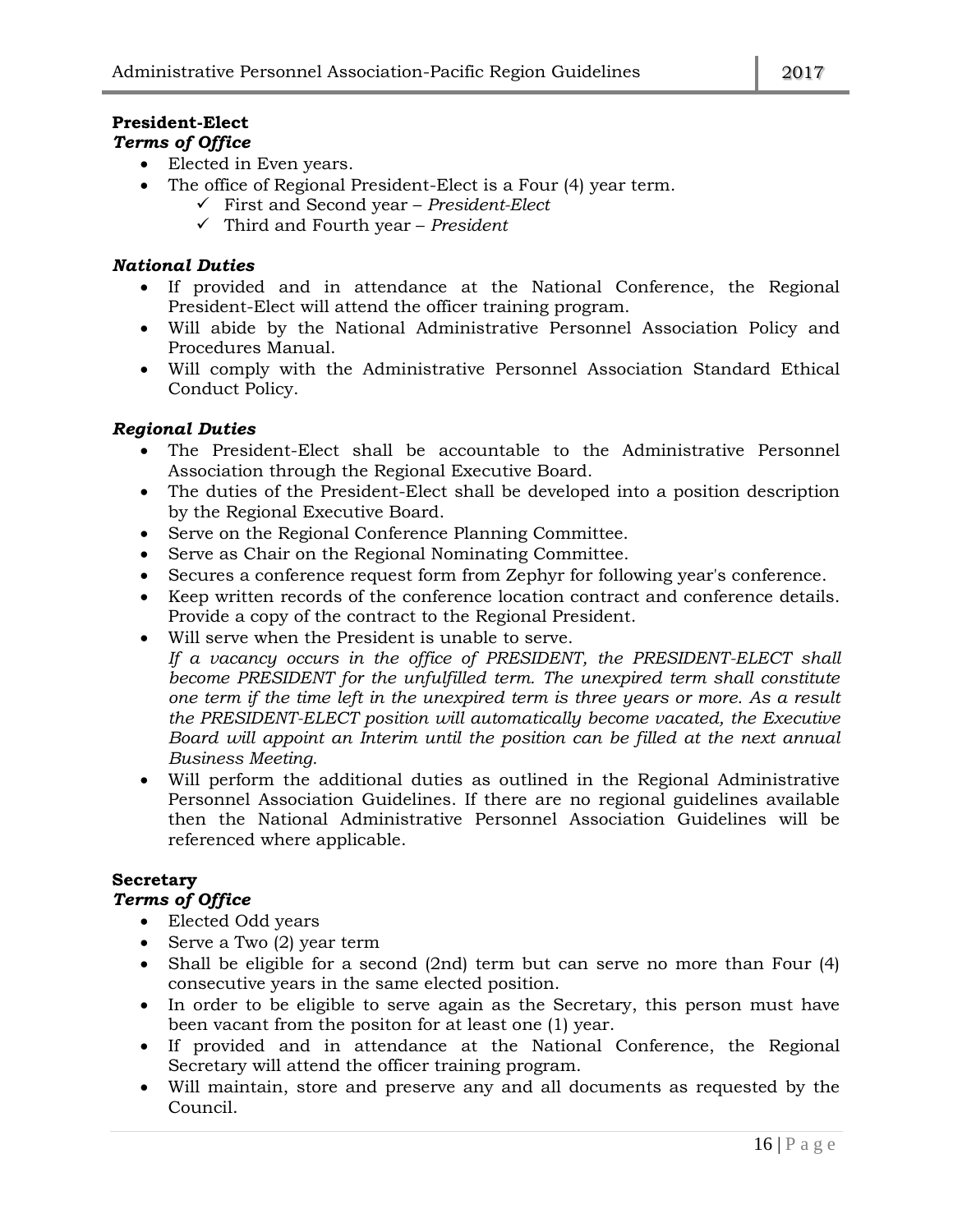#### **Secretary (continued)** *National Duties*

- Submit quarterly reports to the President-Elect to be distributed to the Council.
- Will comply with the Administrative Personnel Association Standard Ethical Conduct Policy.

#### *Regional Duties*

- The Secretary shall be accountable to the Administrative Personnel Association through the Executive Board.
- The duties of the Secretary shall be developed into a position description by the Executive Board.
- Serve on the Regional Conference Planning Committee
- Will record minutes for ALL Regional meetings (Executive, Business, Phone, and Email meetings) and will include any financial reports or discussions in the minutes.
- Will distribute minutes within thirty (30) days of the meeting to the Executive Board, and when appropriate, the Pacific Region Membership.
- Will maintain, store and preserve any and all documents as requested by the Executive Board.
- Will work with and handle any correspondence as requested by the President.
- Will maintain the National Manual of Operations to include the National Administrative Personnel Guidelines, Council on Accreditation and Standards Handbook, Bylaws, Membership Handbook, Regional Guidelines, Regional Bylaws and all forms to be included in the appendix of the manual.
- Will maintain five (5) years of minutes that are passed from Secretary to Secretary.
- Will pass secretarial records to the new Secretary within thirty (30) days of the end of term.
- Will coordinate orientation and training for the new Secretary in cooperation with the outgoing Secretary during an agreed upon time during the Regional Conference.
- Will perform the additional duties as outlined in the Regional Administrative Personnel Association Guidelines. If there are no Regional Guidelines available then the National Administrative Personnel Association Guidelines will be referenced where applicable.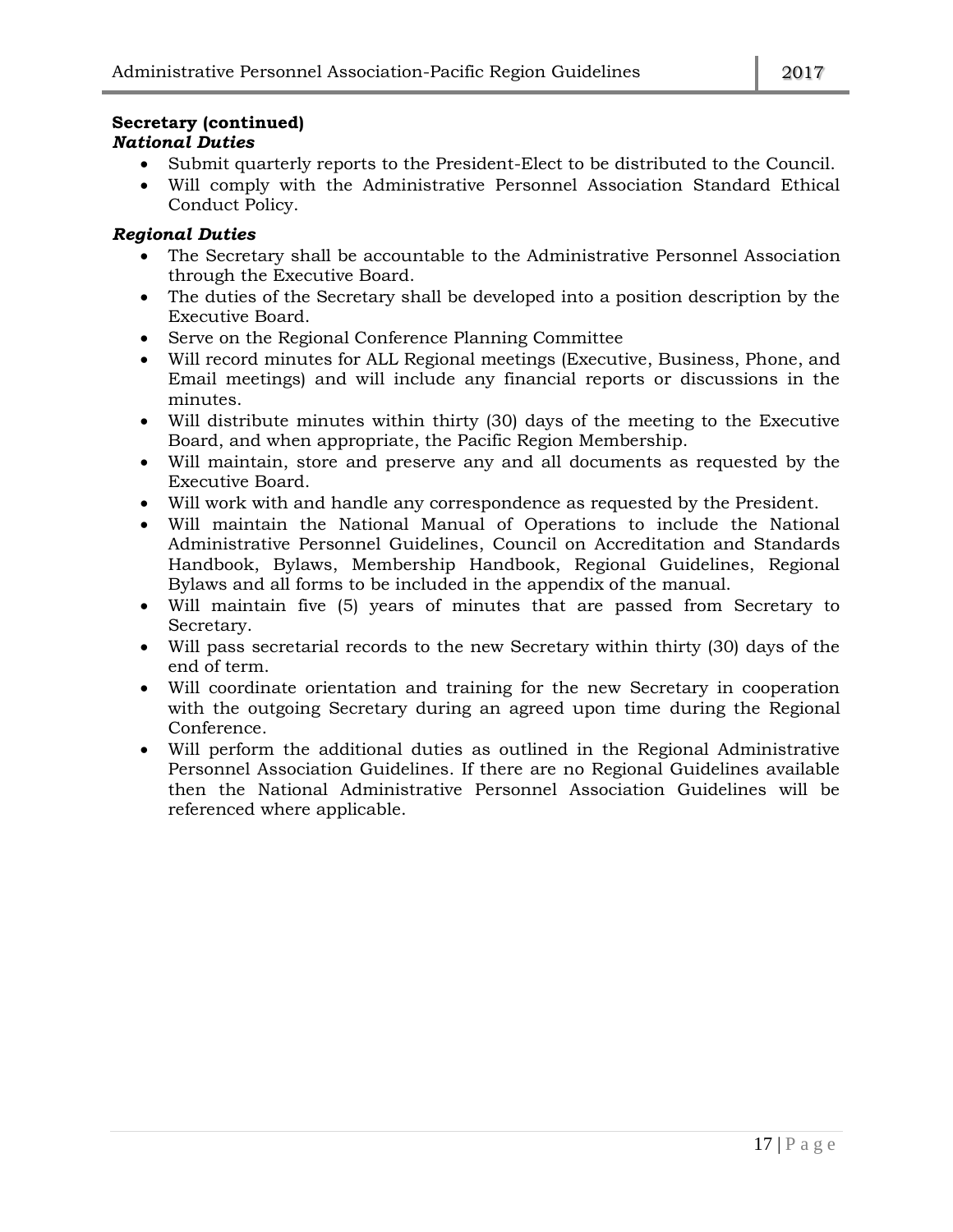#### **Treasurer**

#### *Terms of Office*

- Elected Odd years.
- Serve a Two (2) year term.
- Shall be eligible for a second (2nd) term but can serve no more than Four (4) consecutive years in the same elected position.
- In order to be eligible to serve again as the Treasurer, this person must have been vacant from the position for at least one (1) year.

#### *National Duties*

- If provided and in attendance at the National conference, the Regional Treasurer will attend the officer training program.
- Will maintain, store, and preserve any and all financial documents as required by law and the Council.
- Will comply with the APA Standard Ethical Conduct Policy.

#### *Regional Duties*

- The Treasurer shall be accountable to the Administrative Personnel Association through the Executive Board.
- The duties of the Treasurer shall be developed into a position description by the Executive Board.
- Chair the Scholarship Committee.
- Serve on the Regional Conference Planning Committee
- Will be responsible for all accounting functions of the regional organization.
- Will prepare a written report and present it during the Annual Regional Executive and Business Meeting.
	- Submit quarterly reports to the Regional President-Elect to be distributed to the Regional Executive Board.
	- Will work with and provide any financial reports as requested by the Regional President.
	- Will prepare a year-end balance sheet income and expense report and budget report.
	- Will prepare quarterly reports and send/email to the Executive Board.
	- Will arrange for a yearly outside audit send a copy to the National Treasurer (this does not have to be a CPA, but a review of the books by an unrelated person).
	- Will report in writing to the National Treasurer the results of the annual audit.
	- Will work with the Regional Conference Planning Committee chair to facilitate an effective procedure in accurately collecting registration and associated fees for the Regional Conference.
	- Will receive all monies for the Annual Regional Conference, make deposits, and pay bills within ten (10) days of submission.
	- Will make all deposits and disbursements for the region using appropriate accounts.
	- Shall receive and appropriately disburse funds within15 business days of request.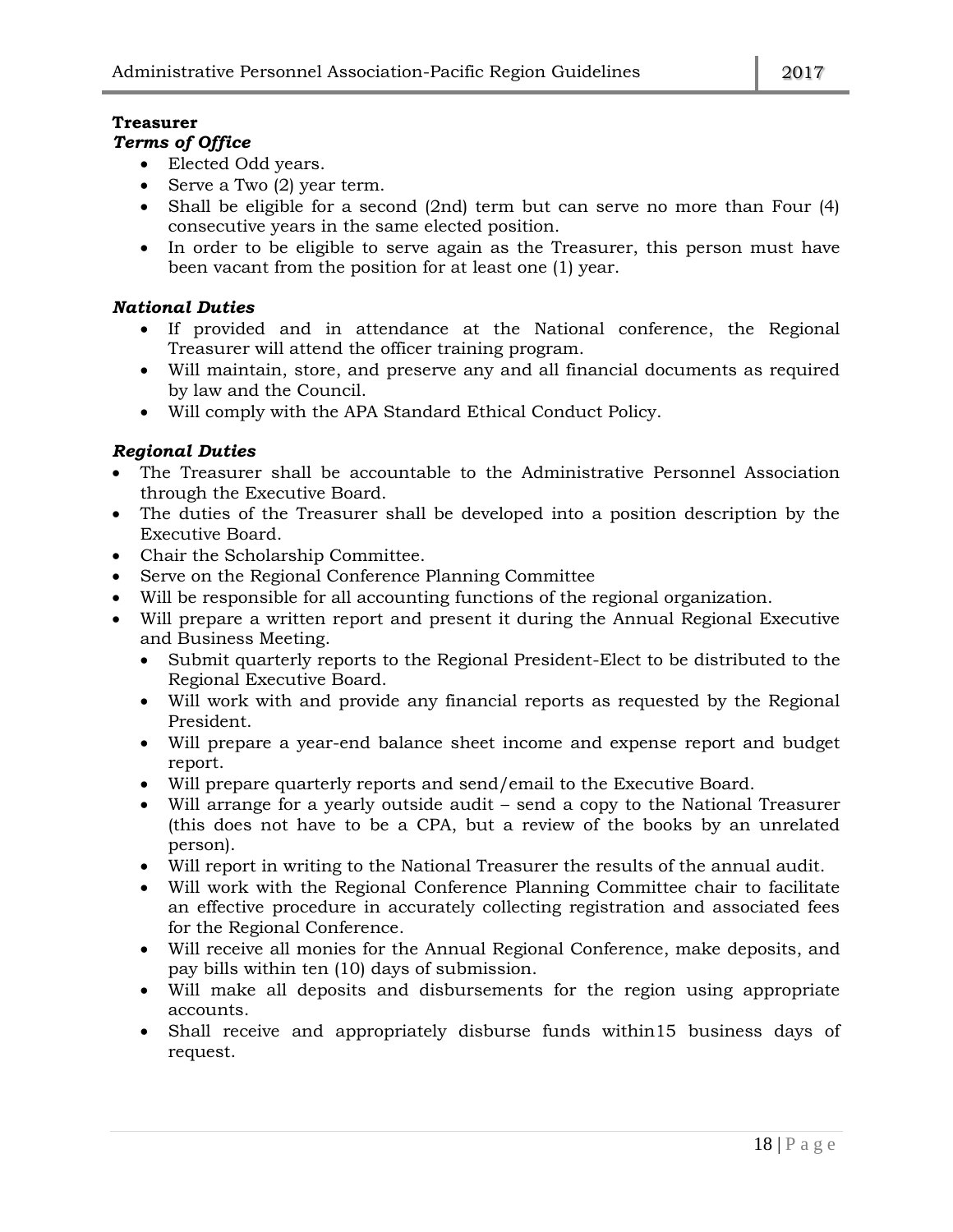#### **Treasurer (continued)**

#### *Regional Duties*

- Will issue checks if an approved budgeted expense and accompanied by authorized check request and substantiating invoices/receipts.
- Will reconcile checking and savings accounts monthly and attach reconciliation reports to bank statements.
- Will open new accounts only with the authority of the Executive Board. The Executive Board will determine who the authorized check signers should be. Ideally there will be a minimum of three signers whose names should appear in the minutes.
- Will maintain a file of bank statements, reconciliations, paid check requests and deposits.
- Will track accounts and funds (preferably using accounting software).
- Will ensure designated funds are tracked separately and use only for the purposes designated.
- Will perform the additional duties as outlined in the Regional Administrative Personnel Association Guidelines. If there are no Regional Guidelines available then the National Administrative Personnel Association Guidelines will be referenced where applicable.

**Note:** The Regional Executive Board will determine an amount, that when exceeded, requires two signatures. (The National policy requires two signatures on any check over \$2,000). When a new treasurer is elected, a period of eight weeks will be allowed for the transition to allow time for an audit to be performed prior to the transition.

#### **Council on Accreditations and Standards Chair**

#### *Terms of Office*

- Appointed by the Regional President in Even years.
- Serve a Two (2) year term.
- Term is eligible for renewal if requested by the Regional President.
- May serve a maximum of Eight (8) years consecutively.

#### *National Duties*

- Will serve as a member of the National Council on Accreditations and Standards with voice and vote.
- Will attend the annual Council on Accreditation and Standards meeting held at the National Conference.
- Will be notified by the National Membership Chair of National Conference attendees no later than two weeks after the conference registration deadline.
- Will send a copy of the Certification Application to the National Certification Chair and the required certification fee to the National Treasurer with a copy of the application form within ten (10) days after receipt.
- Will annually send electronic Certification Records of their Regional Members to the National Certification Chair and to the National President.
- Will notify the Presbytery in writing within thirty (30) days of certification of anyone receiving any level of certification requesting that the member be recognized by the Presbytery by sending a letter of recognition.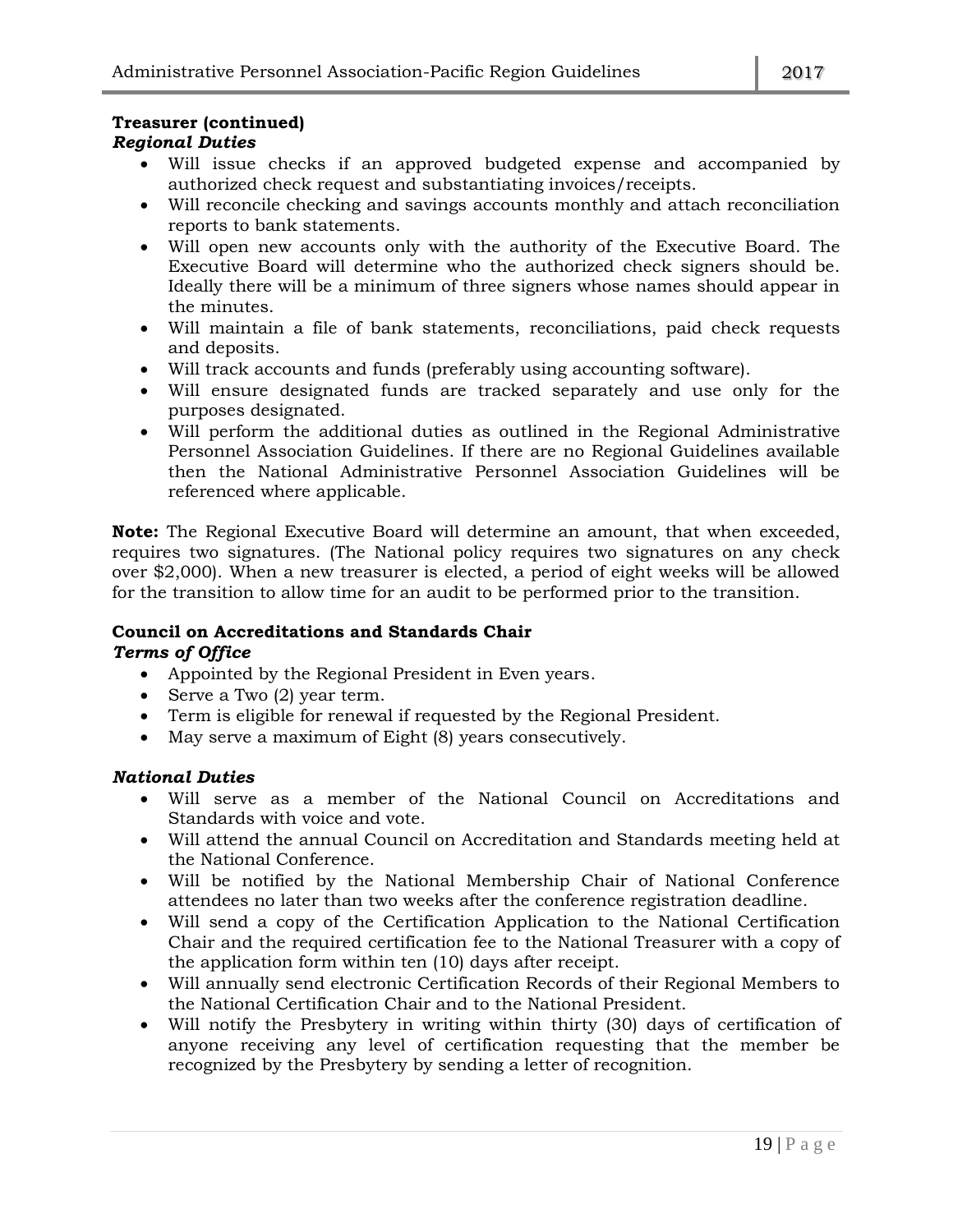#### **Council on Accreditations and Standards Chair (continued)** *National Duties*

- Will annually communicate with members to ensure recognition at the Presbytery level was completed. If a member has not been acknowledged during the certification year, a second, reminder letter should be sent.
- If there is no response or recognition within two  $(2)$  months after the reminder letter has been sent, the Regional Chair should contact the National Certification Chair for the next appropriate step.
- Will constantly look for ways to improve the certification program of APA.
- Will create one course description or improve an existing one yearly.
- Will submit names of members to be certified at the National Conference to the National Certification Chair.
- Will complete a proxy form and fax to the National Certification Chair by June 1st if circumstances arise that you cannot attend the National Meeting.
- Will coordinate the approval of courses offered outside APA with the National Certification Chair. Be certain they are applicable and qualify under our course titles, leadership requirements, and course hours for credit. A copy of the course outline will be required along with a copy of the certificate of completion.
- Will submit pertinent information for course approval to the National Certification Chair for any one-day workshops offered by your regional chapter and/or presbyteries.
- Will provide a list of all Regional Members who were certified to the National Certification Chair at the end of the year (December 31st).
- At the end of your term as Regional Certification Chair, immediately provide all your records to the new chair. Notify the National Certification Chair of the name, address, phone number, and email address of the new Regional Chair.
- Will comply with the Administrative Personnel Association Standard Ethical Conduct Policy.

#### *Regional Duties*

- The Council on Accreditations and Standards Chair will be accountable to the Administrative Personnel Association through the Executive Board.
- The duties of the Council on Accreditations Chair shall be developed into a position description by the Executive Board.
- Will serve as a member of the Regional Conference Planning Committee to assist in course recommendations and selection of course leaders.
- Will be reimbursed from the Regional treasury, funds permitting, to attend the annual meeting where the National Business meeting will be conducted.
- Will post conference information to the Administrative Personnel Association website.
- Will be responsible for providing and collecting sign-in sheets for all courses offered at the Regional Conference or when hosting the National Conference.
- Will submit copies of conference attendance sheets to the National Conference Chair immediately following all regional conferences/seminars and will keep originals indefinitely.
- Will provide a certification report at the Regional Executive/Business Meeting.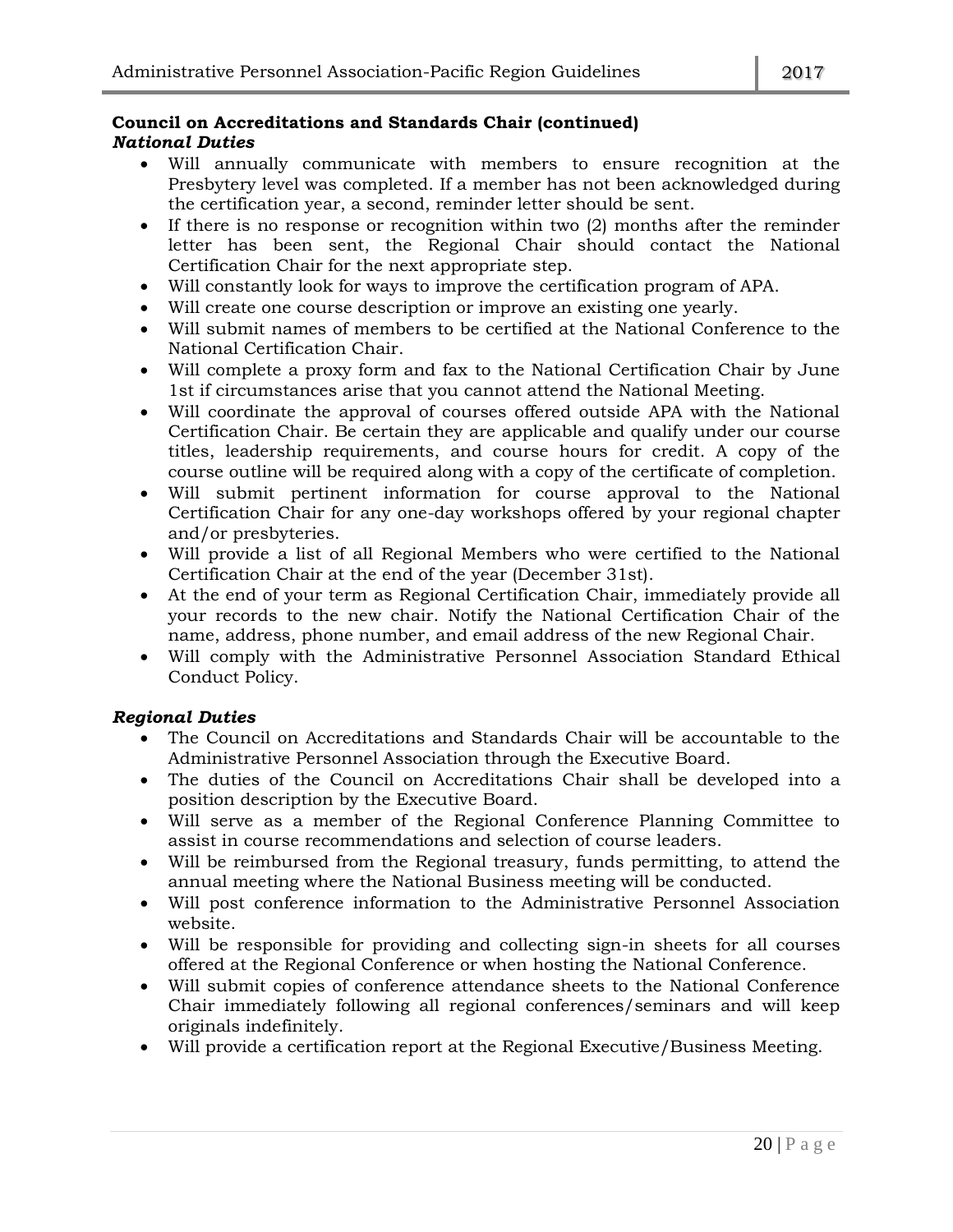#### **Council on Accreditations and Standards Chair (continued)** *Regional Duties*

- Will provide all certification materials for members at the Annual Regional Business Meeting.
- Will present at the banquet certificates and appropriate level certification pins to members completing certification.
- Will mail a "member confirmation letter" to each attendee at the Regional Conference to confirm the courses taken and number of credits earned; letter will be signed by the Regional President and Regional Certification Chair.
- Will maintain records on all Regional Members enrolled in the Certification Program.
- Will annually provide a copy of the certification record to all members to ensure the information is accurate and settle any discrepancies.
- Prepare a binder and include the following:
	- > Brochures from National And Regional Conferences
	- Council on Accreditation and Standards list
	- $\triangleright$  Policy and Procedures
	- Regional Minutes
	- $\triangleright$  National Minutes
	- Council on Accreditation and Standards Minutes
	- $\triangleright$  Certification Handbook with Course Descriptions
	- $\triangleright$  Records for an individual member should include:
		- $\checkmark$  Certification application
		- $\checkmark$  Certification fee paid
		- $\checkmark$  Listing of member's course attendance for certification.
		- $\checkmark$  APA dues current (Should be provided by your Regional President/Treasurer/Membership Chair)
- Will perform the additional duties as outlined in the Regional Administrative Personnel Association Guidelines. If there are no Regional Guidelines available then the National Administrative Personnel Association Guidelines will be referenced where applicable.

#### **Council on Accreditations and Standards Vice-Chair**

#### *Terms of Office*

- Appointed by the Regional President in Odd years in consultation with the Regional Council on Accreditation and Standards Chair.
- Appointed two years before end of current chairs' term, if possible.
- Serve a Two (2) year term
	- First year: *Council on Accreditation and Standards-Vice Chair*
	- Second year: *Council on Accreditation and Standards-Chair*

#### *National Duties*

- Will have voice only and no vote.
- Will assist in the transition when the chair of Council on Accreditation and Standards rotates off and will serve as a back-up.
- Will gain an understanding of the Council on Accreditation and Standards Handbook and all applicable forms immediately.
- Will attend at least one National Conference prior to taking office as Certification Chair.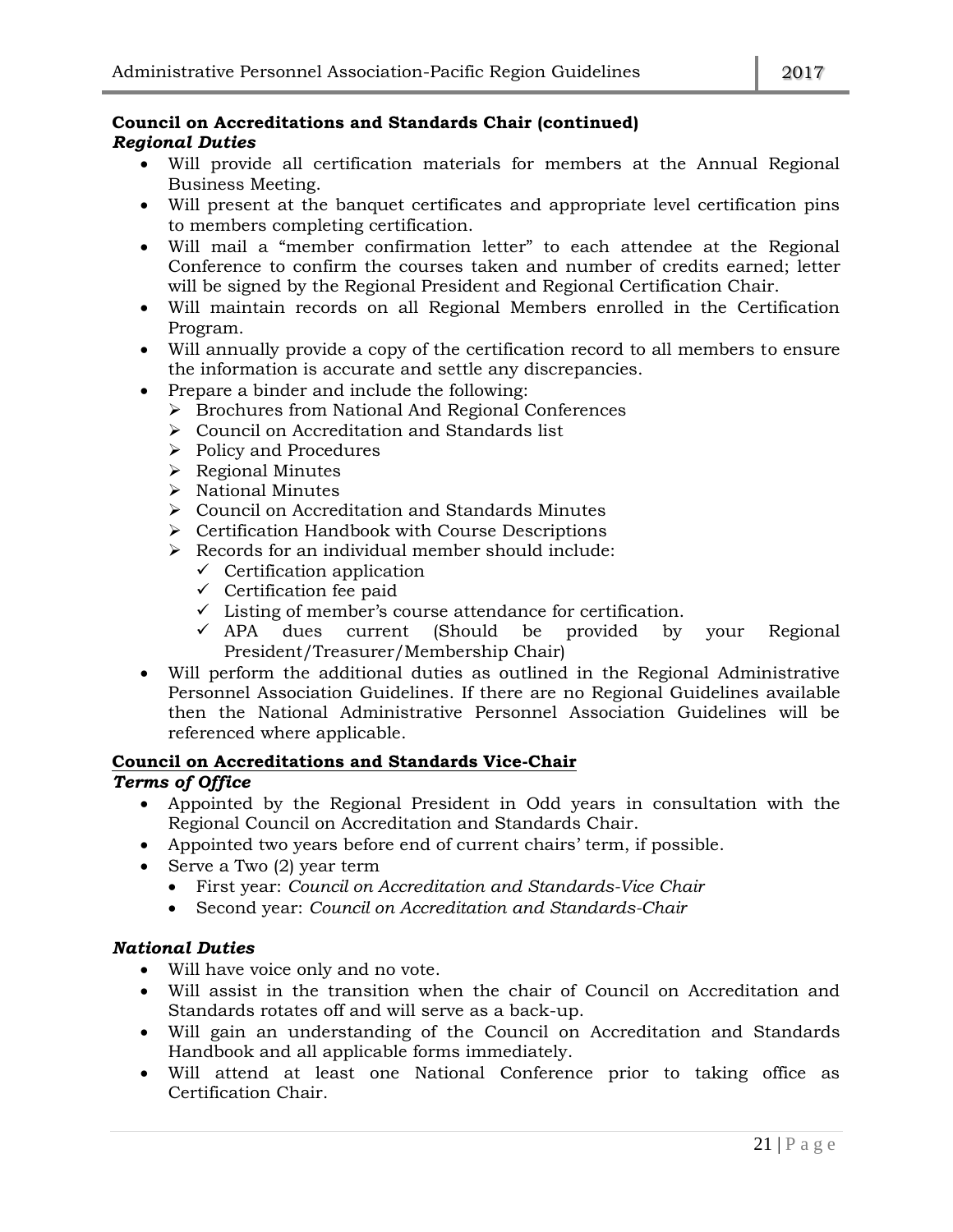#### **Council on Accreditations and Standards Vice-Chair (continued)** *National Duties*

- Will constantly look for ways to improve the certification program of APA.
- Will submit recommendations to the National Council on Accreditation and Standards-Chair by June 1st for vote at the National Conference.
- Will comply with the Administrative Personnel Association Standard Ethical Conduct Policy.

#### *Regional Duties*

- Will assist the Regional Council on Accreditation and Standards-Chair in the creation or revision of one course description yearly.
- Will assist the Regional Council on Accreditation and Standards-Chair to coordinate the approval of courses offered other than at APA conferences with the National Council on Accreditation and Standards-Chair. (Be certain they are applicable and qualify under our course titles, leadership requirements, and course hours for credit. A copy of the course outline will be required along with a copy of the certificate of completion.)
- Will assist the Regional Council on Accreditation and Standards-Chair in the maintenance of member certification records for all regional members enrolled in the certification program.
- Will assist the Regional Council on Accreditation and Standards-Chair with the annual update of certification records of all members to ensure the information is accurate and settle any discrepancies.
- Will assist in the communication of regional information for either national or regional informational outlets.
- Will perform the additional duties as outlined in the Regional Administrative Personnel Association Guidelines. If there are no Regional Guidelines available then the National Administrative Personnel Association Guidelines will be referenced where applicable.

#### **Membership Chair**

#### *Terms of Office*

- Appointed by the Regional President in Odd years.
- Serve a Two (2) year term.
- Term is eligible for renewal, if requested by the Regional President.
- May serve a maximum of Four (4) years consecutively.

#### *National Duties*

- If provided and in attendance at the National Conference, the Regional Membership Chair will attend the officer training program.
- Communicate quarterly with the National Membership Council Chair.
- Submit reports quarterly to the National Membership Council Chair.
- Maintain the Regional Membership Database and submit changes to the National Membership Council Chair in a timely manner.
- Will attend at least one National Conference prior to taking office as Regional Membership Council Chair.
- Will have voice and vote at National Annual Business Meeting.
- Will comply with the Administrative Personnel Association Standard Ethical Conduct Policy.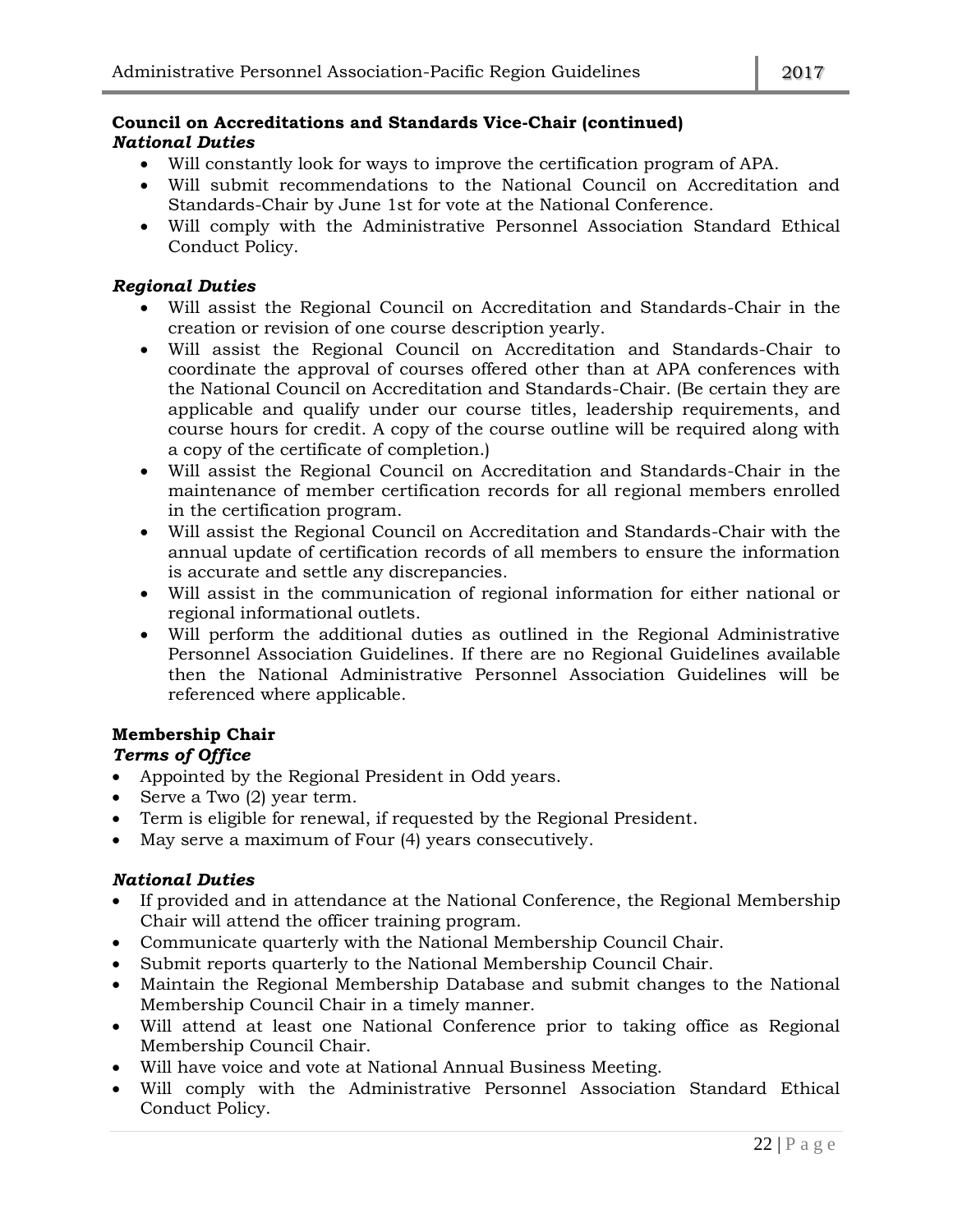#### **Membership Chair (continued)** *Regional Duties*

- Serve as a member of the Regional Executive Board.
- The Membership Chair will be accountable to the Administrative Personnel Association through the Executive Board.
- The duties of the Membership Chair shall be developed into a position description by the Executive Board.
- Review and maintain the membership rolls to make sure all members are in compliance.
- Serve on the Regional Conference Planning Committee.
- Report on goals and accomplishments at the annual Regional Executive Board/Business Meeting.
- Submit names of new members to the Regional President to be recognized at the Regional Conference.

Prior to the Regional Conference, obtain a list from the National Membership Council Chair of members in good standing. Only those who are current with dues may vote at the Regional Business Meeting.

- If a newsletter is being distributed, submit articles to the Regional Communications Committee.
- Update web master of changes to the membership section of the Regional website
- Are encouraged to submit articles to the newsletters of their region's Presbyteries and Synods about membership in APA, all conferences and continuing education programs that have been planned for the region.
- Will work with the Regional Treasurer to maintain accurate records of members with dues in arrears and submit changes to the National Membership Council Chair.
- Work with the Regional President and Regional Accreditations and Standards Council Chair to complete the Annual Regional Report which is to be submitted within two weeks of the completion of the Regional Conference.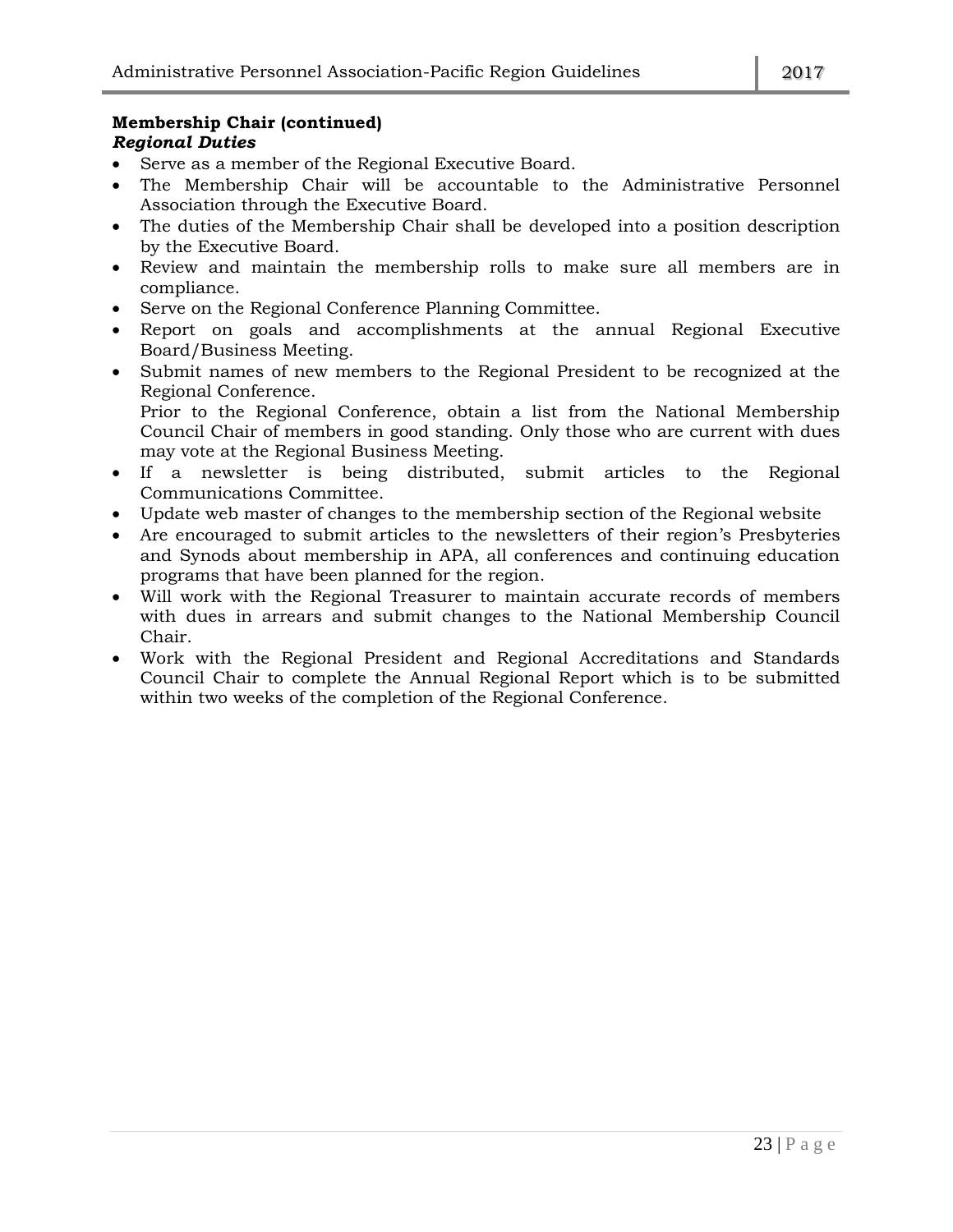#### **INSTALLATION OF OFFICERS** *Service of Installation of Newly Elected Officers*

**PAST PRESIDENT:** As Past President of the Administrative Personnel Association-Pacific Region, it is my duty and privilege to administer the oath to these newly elected officers.

In Paul's letter to the Corinthians, he said, "There are different kinds of gifts. But it is the same Holy Spirit who gives them. There are different kinds of work to be done for Him. But the work is for the same Lord. There are different ways of doing His work, but it is the same God who uses all these in all people. The Holy Spirit works in each person in one way or another for the good of all . . . . God gives to each person as God wants to give."

I bring (name of person/s) to be installed as (name of office/s)

(Name of person/s), the membership of the Administrative Personnel Association has chosen you to serve as officer/s of this organization. You have been called and prepared by God to do God's work in the church. Are you willing to be installed as (name of office/s)? Are you?

#### **RESPONSE:** I am.

**PAST PRESIDENT**: As an officer, do you accept the responsibility to help lead the Administrative Personnel Association and accept the opportunity to serve the Presbyterian Church (U.S.A.)? Do you?

#### **RESPONSE:** I do.

**PAST PRESIDENT**: Will you, with the help of God, serve this organization with energy, intelligence, imagination and love? Will you?

#### **RESPONSE:** I will.

**PRESIDENT:** (To the members) Do we accept this/these newly elected officer/s chosen on God and this membership to guide us in the upcoming year? Do we promise to encourage, respect, support and pray for them as they carry out their duties? Do we?

#### **RESPONSE:** We do.

**PAST PRESIDENT:** Let us pray. Gracious and Loving God, you have called us into this ministry to be ambassadors of Jesus our Savior. Let the message of reconciliation be forever in our minds. Give us patience, compassion, courage and discipline as we walk together. May we be examples of the rule that Jesus taught – to treat others as we would like to be treated. Guide these officers, Lord, we pray, so that whatever they do, in word or deed, it is done to the glory of God. Amen.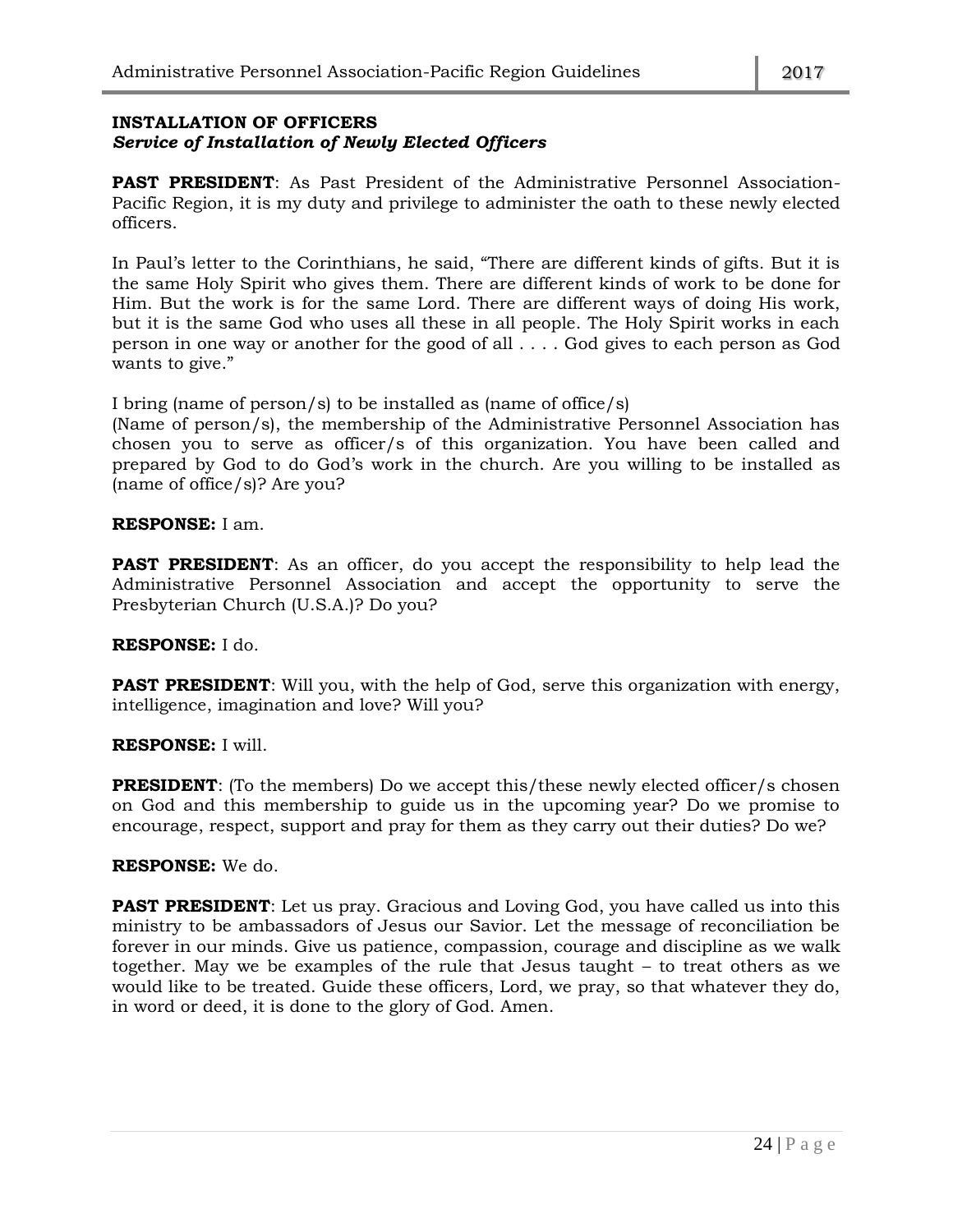## **ADMINISTRATIVE PERSONNEL ASSOCIATION**

### *Standards of Ethical Conduct*

The Standards of Ethical Conduct will be required and included with the membership registration for new and existing membership.

As a member of the Administrative Personnel Association of the Presbyterian Church (U.S.A.), I commit myself to the following standards of ethical conduct.

- Spiritual commitment to Jesus Christ and regard my work as a Christian vocation.
- Recognize the need for continuing professional education and training
- Be knowledgeable of the governing documents of the association and be committed to the mission of the association by:
	- o Uphold the Bylaws, policies and procedures of Administrative Personnel Association and when in disagreement, follow defined procedures for recommending changes.
	- o Communicate in a timely manner.
	- o Participate with other colleagues in organized efforts to share new knowledge and development in professional practices.
	- o Show professionalism to all those with whom I make contact on behalf of the association.
- Maintain a pleasant attitude in meeting and communication with people, treating each person as a child of God by:
	- o Show respect for each other, the moderator, work of committees and the voice of the majority.
	- o Refrain from personal attacks or embarrassing comments.
	- o Listen and respect all viewpoints.
	- o Focus on issues rather than personalities.
	- o Refrain from gossip and abusive speech.
	- o Be trustworthy with confidential information.

Failure to comply with the standards outlines herein will be subject to disciplinary action as outlined in APA Manual of Operations, Policies and Procedures.

If an Administrative Personnel Association member is in violation of the Standards of Ethical Conduct, a written grievance should be submitted to the Professional Conduct Committee.

The Professional Conduct Committee will determine from the facts presented if the investigation of the grievance should go any further.

If a decision is made to proceed, all parties involved, including the person or persons about whom the grievance has been leveled, will be given an opportunity to respond to the charges. The case will then go before the Council to determine if any disciplinary action is required.

A copy of any written correspondence pertaining to this action will be kept in the files of the National President and the members' regional President.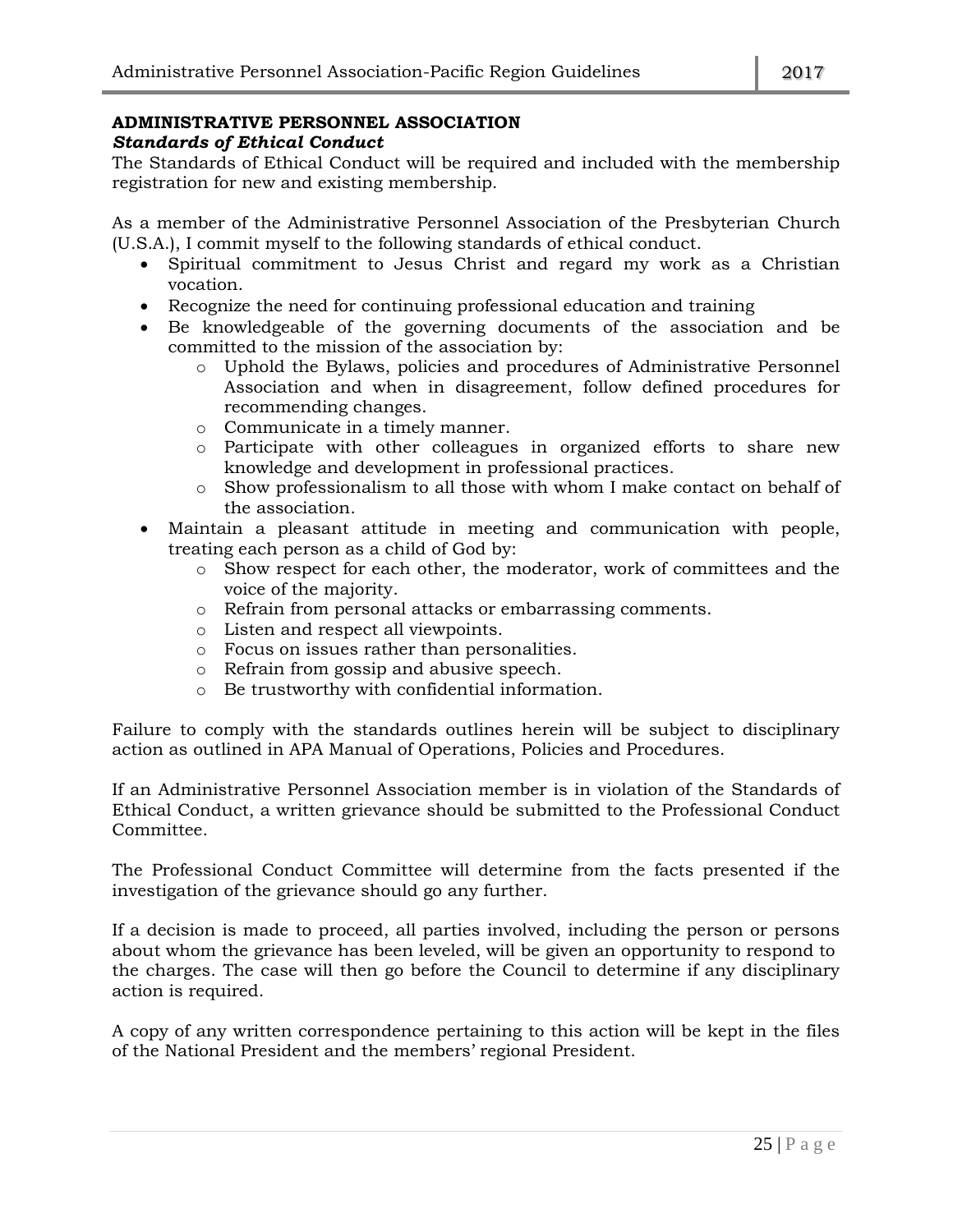#### **ADMINISTRATIVE PERSONNEL ASSOCIATION (continued)** *Standards of Ethical Conduct*

The outcome of the decision on the grievance will be communicated in writing by the Professional Conduct Committee Chair to the member submitting the grievance as well as to the person or persons about whom the grievance was filed.

Following the dispensation of the case, every effort will be made by the Council to restore a peaceful, loving and forgiving relationship among all parties involved in the case. Further it should be noted that no discussion of the case by the parties involved – particularly those ruling on the disciplinary action – will be held outside the confines of the Professional Conduct Committee meeting(s).

#### *Group Email Policy*

The group email managers are responsible for approving messages before they are disseminated to the membership and potential members. Emails are approved or rejected based on content. Potential members are allowed membership based on the status of their APA membership dues. Only current members of APA are allowed access to the group emails.

#### **Types of emails** *allowed***:**

- Prayer requests
- Job searches or job opportunities pertaining to churches that have current members on staff, or from members that are current members (i.e., not emails from a member trying to find a friend a job)
- Emails from members of the National Executive Board (except joke forwards).
- Emails about upcoming conferences, updates to the website, etc.
- Other emails at the discretion of National President/Executive Board.

#### **Types of emails** *NOT allowed***:**

- Forwarding of jokes
- Chain letters
- Information that is not substantiated such as emails about viruses that have not been verified, or security issues that are "urban legends"

The Regional Communications Committee is responsible for updating the list of members when changes to email addresses are submitted. The Communications Committee will send email updates and new member email addresses upon reception to the National Communications Chair.

#### *Honorary Corporate Chairperson*

The Honorary Corporate Chairperson is a title bestowed upon our founder, Joyce Bauer, in perpetuity with neither duties nor remuneration. Thereafter, the position will cease to be an office.

#### *Council*

Chair – National President

The Council shall be composed of the following: The National Executive Board, all Regional Presidents. The following appointed National Chairs: Bylaws Committee, Finance Committee, Nominating Committee, Council on Accreditation and Standards, Membership Committee, Communication Committee, Conference Planning Committee, and the Professional Conduct Committee.